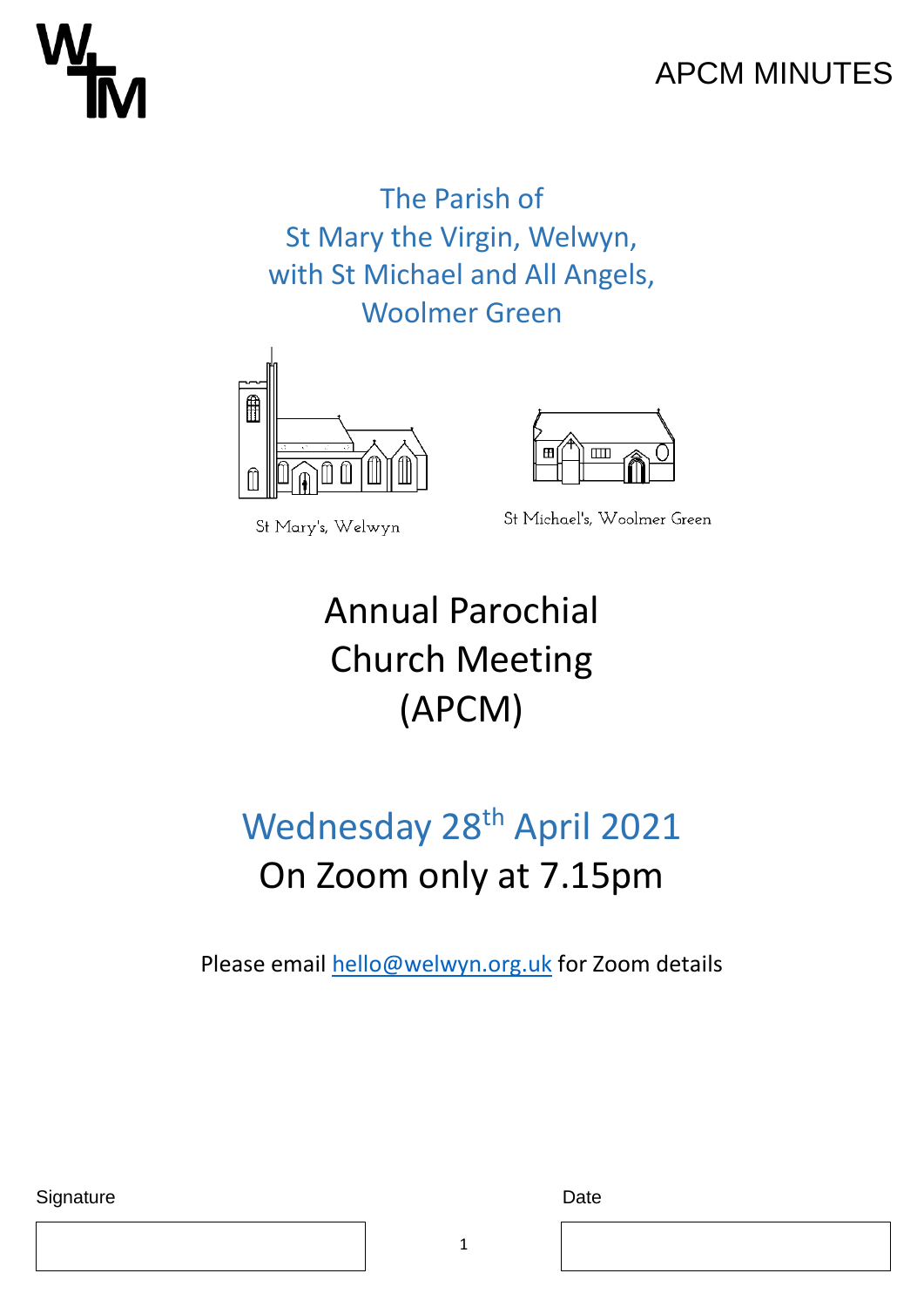#### **Contents**

### Signature

Date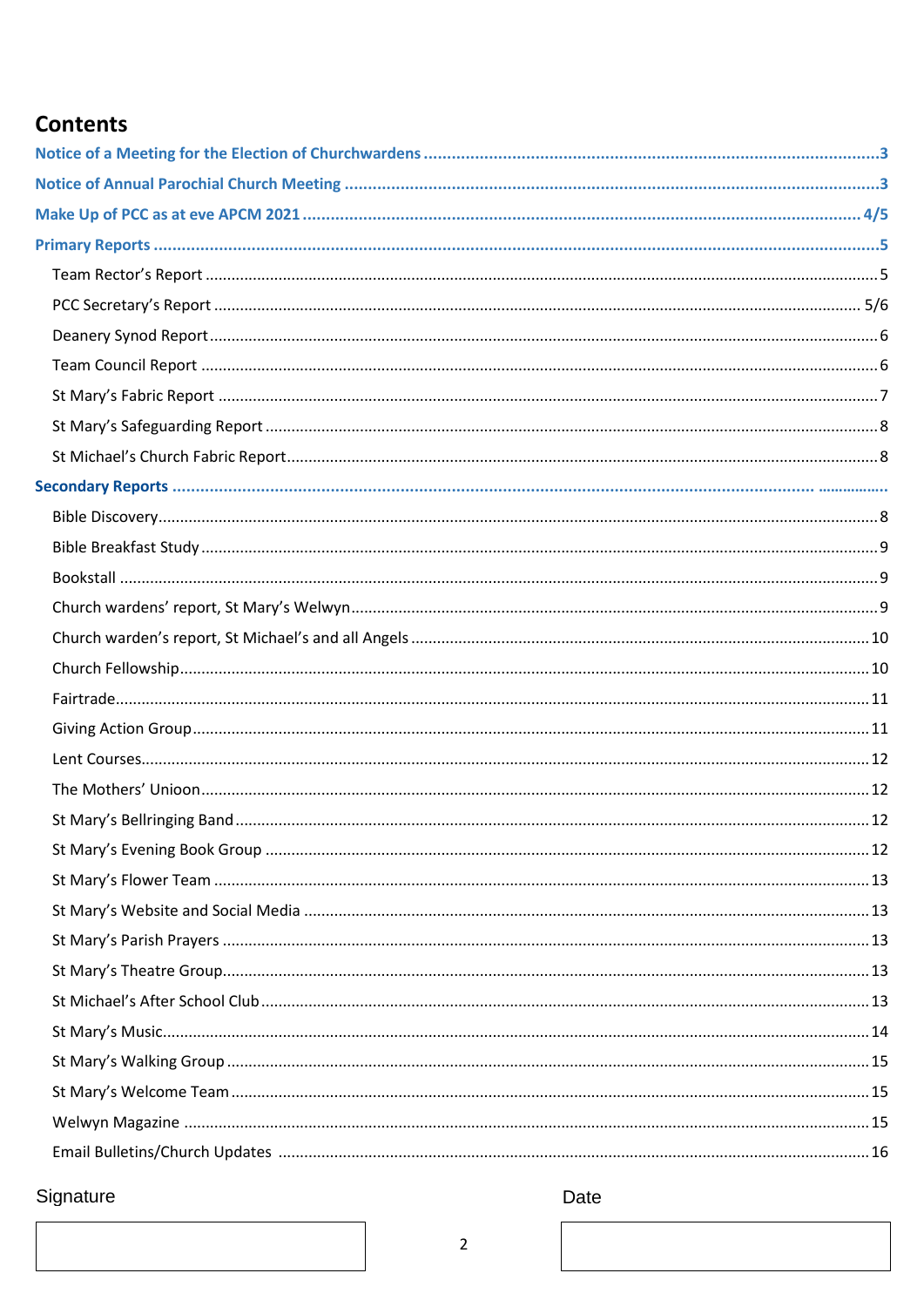#### <span id="page-2-0"></span>**Notice of a Meeting for the Election of Churchwardens**

**A meeting of parishioners for the election of Churchwardens will be held on Wednesday 28th April 2021 at 7.15pm via Zoom.**

#### **AGENDA**

|    | <b>Opening prayer</b>                                            |  |
|----|------------------------------------------------------------------|--|
| Ζ. | Minutes of the meeting held on the 14 <sup>th</sup> October 2020 |  |
|    | <b>Election of churchwardens</b>                                 |  |

#### <span id="page-2-1"></span>**Notice of Annual Parochial Church Meeting**

**The Annual Parochial Church Meeting (APCM) held on Wednesday 28th April 2021 at 7.17pm following the meeting for the Election of Churchwardens via Zoom.**

#### **Agenda**

|    | Chairman's welcome and opening remarks                |
|----|-------------------------------------------------------|
| 2. | <b>Attendance List and Apologies for Absence</b>      |
| 3. | Minutes of APCM held on 14 <sup>th</sup> October 2020 |
| 4. | <b>Matters arising</b>                                |

#### **Elections**

| <sup>1</sup> 5. | Assistant Churchwardens for St Mary's and St Michael's          |
|-----------------|-----------------------------------------------------------------|
| 6.              | Lay members to the Parochial Church Council                     |
|                 | Side persons                                                    |
| -8              | <b>Financial Report and appointment of Independent Examiner</b> |

#### **Presentation of Annual Reports**

| 9   | <b>Team Rector's Report</b>          |
|-----|--------------------------------------|
| 10. | <b>PCC Report</b>                    |
| 11. | <b>Deanery Synod Report</b>          |
| 12. | <b>Team Council Report</b>           |
| 13. | <b>St Mary's Fabric Report</b>       |
| 14. | <b>St Mary's Safeguarding Report</b> |
| 15. | <b>St Michael's Church Report</b>    |
| 16. | Other reports                        |

#### **17. Any other business**

#### <span id="page-2-2"></span>**Closing Prayers**

#### **Notes relating to the 2021 Parochial Church Council**

Candidates nominated for election to the Parochial Church Council must:

1\* be on the Electoral Roll

#### Signature Date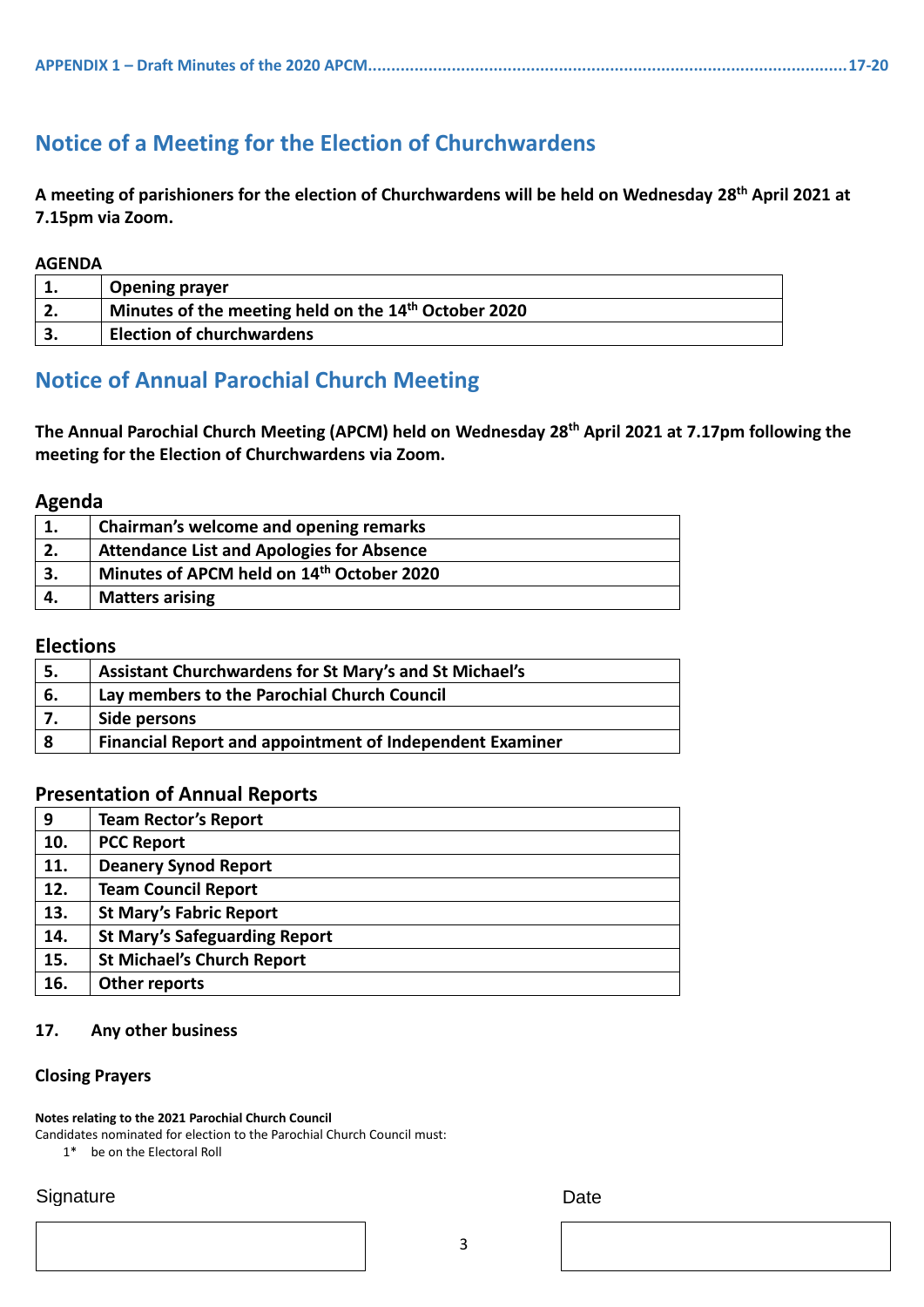2\* be 16 years of age or upwards

3\* have communicated at least three times in the past year

It is the practice in this Parish:

- 4\* to obtain the express consent of the candidate
- <span id="page-3-0"></span>5\* to complete a nomination form, signed by the proposer and seconder

#### **6. Make up of PCC as at eve of APCM 2021**

| <b>Ex-officio: Church Wardens:</b> | Nominated | Seconded |
|------------------------------------|-----------|----------|
| Diane Jenkin                       |           |          |
| Sue Keach                          |           |          |
| <b>Stuart Westley</b>              |           |          |
|                                    |           |          |

#### **4 representatives to the Welwyn Hatfield Deanery Synod**

| <b>Ex-officio: Deanery Synod: (Should</b> |  |
|-------------------------------------------|--|
| be $4)$                                   |  |
| Vernonne Allan                            |  |
| Colin Hull                                |  |
| Shoena Eggington                          |  |
|                                           |  |

#### **Readers on the Parochial Church Council**

| <b>Readers:</b>             |  |
|-----------------------------|--|
| (does not mean they are not |  |
| members of deanery synod)   |  |
| John Burnapp                |  |
| Colin Hull                  |  |
| Usha Hull                   |  |
|                             |  |

#### **Election of Lay members to the Parochial Church Council**

| <b>Elected PCC members (12)</b>                                | Notes / Position       | Term from 2020                                  |
|----------------------------------------------------------------|------------------------|-------------------------------------------------|
| Don Bell (Welwyn)<br>Jackie Davis (WG)<br>Jean Perriman        | Treasurer St Michael's | End of term<br>End of term<br>End of term       |
| Geoffrey (Geoff) Cummings<br>Georgina Beck<br>Emmanuel Odiachi |                        | 2 years to go<br>2 years to go<br>1 year to go  |
| Maggie Varco<br><b>Stuart Jenkin</b><br>Joan Shelley           |                        | 2 years to go<br>2 years to go<br>2 years to go |

**There are therefore 6 places on the PCC for a 3-year term. 3 vacancies and 3 people at end of term.** 

#### Signature Date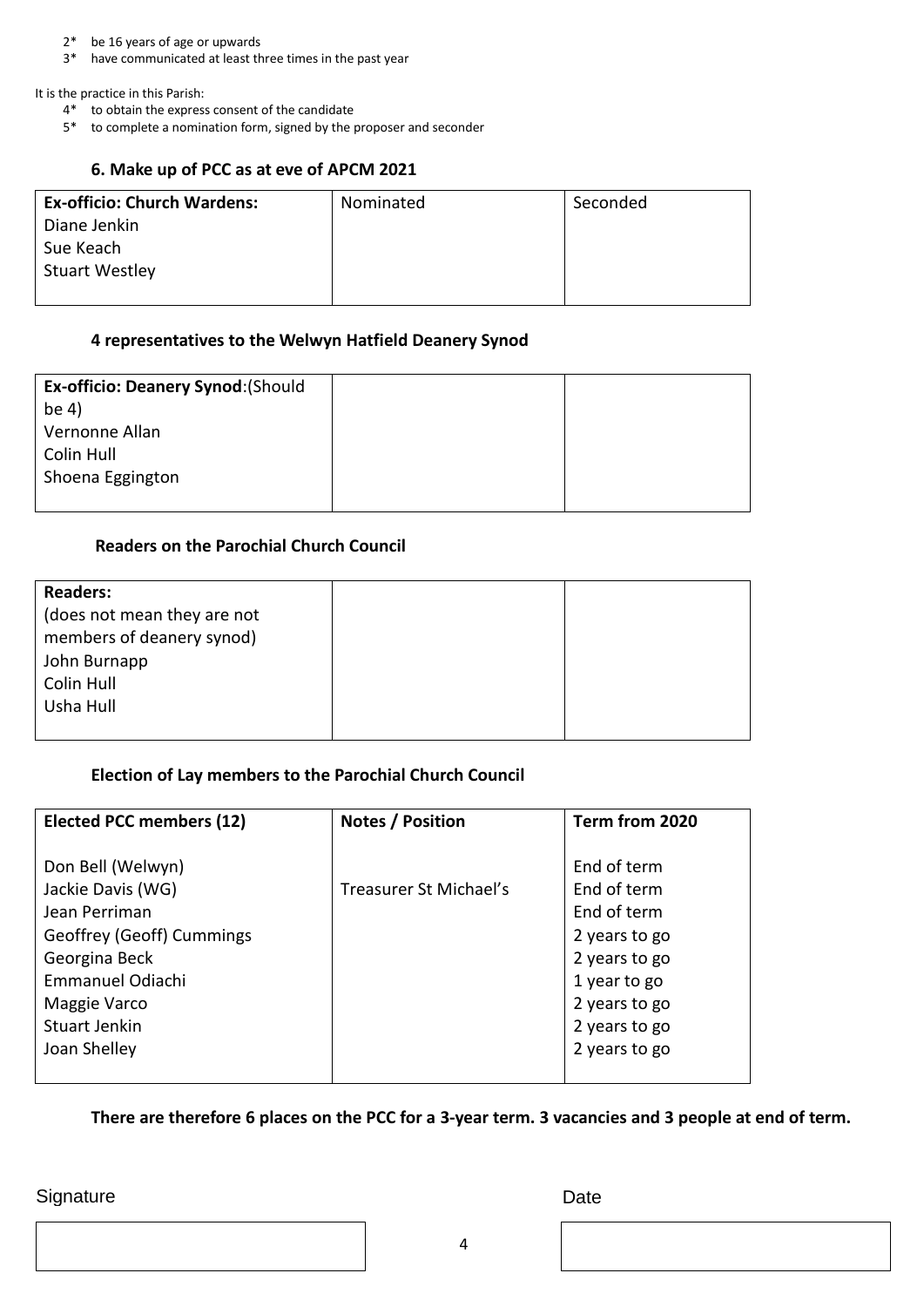#### **7. Appointment of Sides persons for St Mary's and St Michael's church**

Vernonne Allan Peter and Patricia Brattle Martin & Liz Browne Alice Burnapp Rose Cantillon Webber Michael & Gay Carpenter John Constable Geoff Cummings Joyce Davis Jim Evans Heather Knappett Diane Petty Bill & Pat Morris Jane Robson Keith Thompson Roger & Carole Trigg Ann Harper

#### **16. St Michael's Church sides persons:**

Christine Allday Gill & Simon Blewett Doreen Croft Lurline Champagnie Shoena Eggington Nita Gowans Betty Hodge Margaret Holdcroft Susan Keach Janet & Rob Slater Margaret Paterson

#### Primary Reports

<span id="page-4-0"></span>Team Rector's Report – *The Rev'd Dr David Munchin*

*This will be read aloud; copies to be made available at the meeting.*

<span id="page-4-1"></span>PCC Secretary's Report – *Louise and David Hughes*

The Parochial Church Council continued to meet during the coronavirus pandemic via Zoom. There were six meetings during 2020 as in a normal year.

The 2020 Annual Parochial Church Meeting (APCM) was delayed from April until mid-October by the coronavirus pandemic of course. In 2021 we will get back on course by holding the APCM on April 28<sup>th</sup>, although it will be via Zoom only.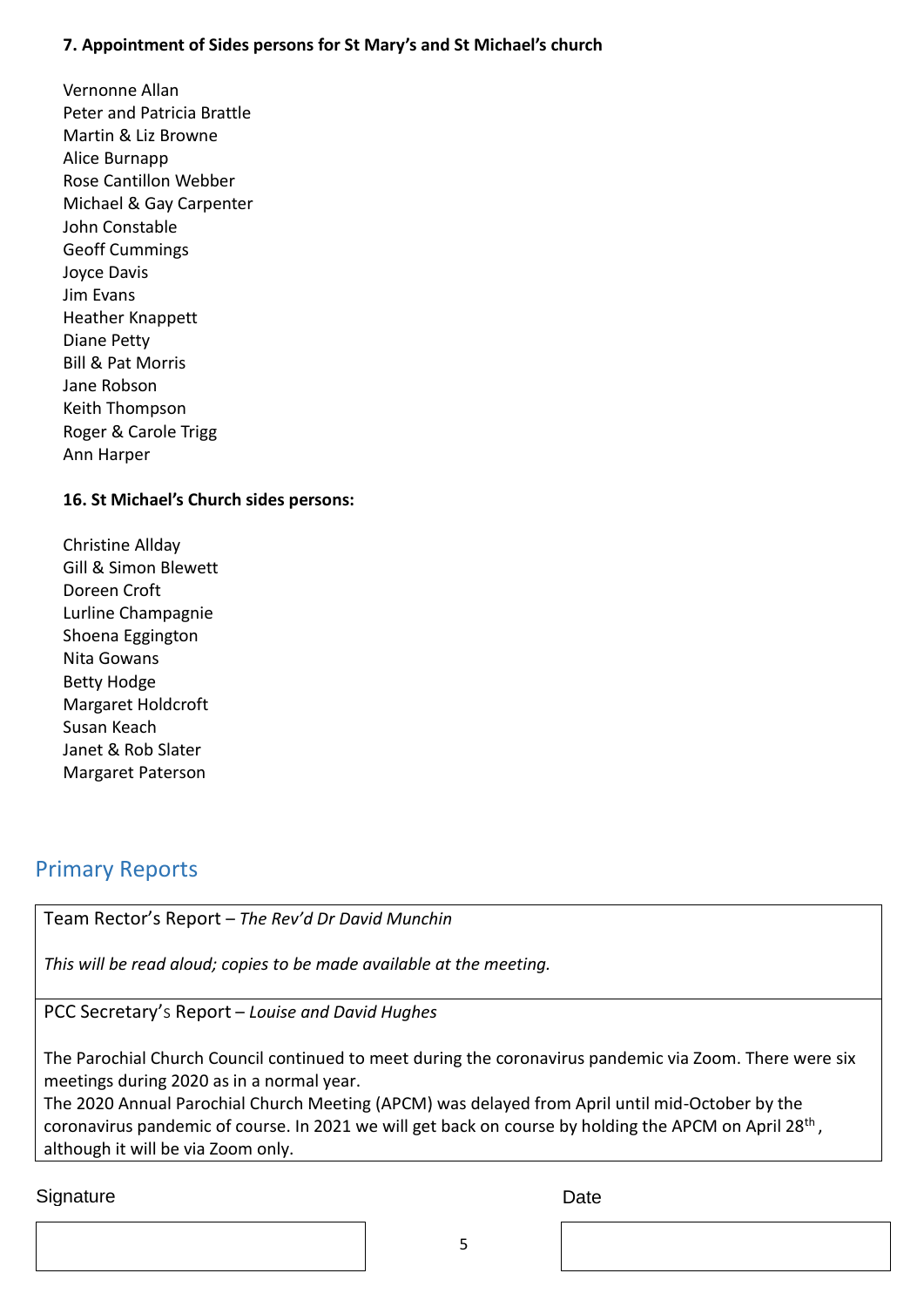The PCC meets every other month to discuss and make decisions concerning all aspects of church life, including its people, its property and finances.

The then secretary to the PCC, Daniel Holroyd-Thomas, stepped down at the late-running October APCM and provided a handover of advice and large quantities of paperwork to the new, incoming, volunteer secretary, Mrs Louise Hughes.

From then onwards the duties of the secretary have provided a steep learning curve from which it has become apparent that the most difficult part of this work is preparing for the APCM! So, thrown in at the deep end you might say. However, we can tell you that your new(ish) PCC secretary has a secretary or personal assistant of her own to help with the preparation of the minutes of meetings and the writing of reports, namely her husband.

Our responsibilities include caring about proper procedure, issuing notices of meetings in good time, ensuring that reports are prepared on time, preparing the agenda for the meetings, dealing with correspondence, preparing the minutes of the meetings, keeping a check on the parish diary, knowing what is going on and to act quietly and efficiently. Apparently, we need to be "good organisers, tidy and methodical, calm and clear headed, tactful and friendly." So, work to be done!

Since I took over the role in 2020, I have attended the October Annual Parochial Church Meeting and the November PCC meeting and I am pleased to say that our minutes of the November PCC meeting were approved without query or objection at the January meeting so we must be doing something right. We hope to be able to continue to serve on that basis going forward.

Please contact my email address if you have any questions relating to the PCC at louise@elhughes37.plus.com

<span id="page-5-0"></span>Welwyn Hatfield Deanery Synod Report – *Vernonne Allan*

In the past year the Deanery have had only two meetings, both online using Zoom.

Shortly before the start of the year covered by this report there had been a meeting at All Saints, Datchworth, in February 2020 when Rev'd Phillip Waller spoke about ordinands, their training and their calling. Little did we know then what lay ahead in 2020.

The synod planned for May did not happen but we did meet for our first Zoom synod in October 2020. By then churches were beginning to get to grips with bringing worship to people as people could not go to church. In breakout groups we discussed Christmas plans; in Hatfield Kathryn Alford was planning a live door to door advent, which she later posted on social media, Susannah Underwood was planning a village nativity for Datchworth and Rev'd David Munchin planned to deliver Christingles to all schoolchildren in our Parish. We heard that the Lambeth Conference of 2020 was being rescheduled for 2022.

We recently met again by Zoom on March 3 2021 when our speaker was Dr Kate Middleton who gave an excellent talk on mental health, very much based on the experience of living through a Covid year, the stress, depression and anxiety it has caused, but she also proposed turning to Romans 5 v 3-5. For every eventuality it appears there's an answer or explanation in our Bibles.

<span id="page-5-1"></span>Team Council Report – *The Rev'd Dr David Munchin*

The Team Council has met on only one occasion due to the COVID19 pandemic: February 21st. The Team Council consists of the Team Rector, five representatives of the Ministry Team, two lay representatives from each church.

The purposes and tasks of the Team Council are laid out in its constitution.

Matters discussed in these meeting included:

- Safeguarding (Child and Vulnerable Adult Protection) –
- Team events and activities (e.g., Summer Evensongs)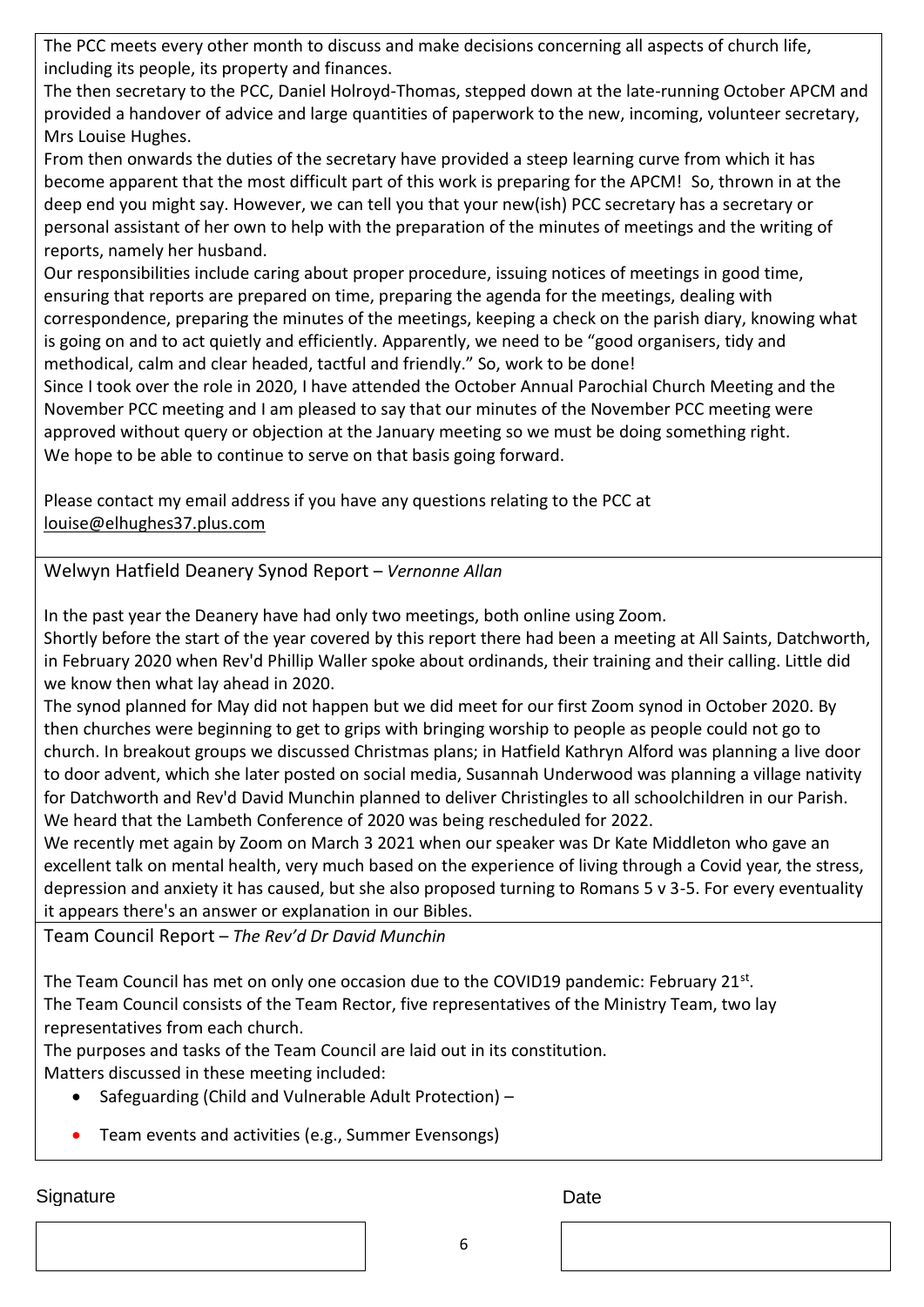#### <span id="page-6-0"></span>St Mary's Fabric Report – *Stuart Jenkin*

#### **1. Heating**

The old faulty gas boiler was removed and a new flue installed in the existing chimney. As at the time of this report a heating contractor has been appointed and is on site. The works involve the installation of a new gas boiler, the installation of a new gas main, essential maintenance of the ground source heat pumps and an overhaul of the building management system that controls all the equipment in the boiler room.

#### **2. Flooring**

An area of loose parquet flooring was taken up and refixed within the church.

#### **3. New Hand Rail**

A new handrail to the side of the organ housing and along the staircase to the upper Vestry was installed.

#### **4. The Eastern Cemetery Wall**

The Eastern wall that fell down in Feb 2020 has still not been reinstated. Discussions continue with all parties.

#### **5. North Cemetery Wall**

During the year part of the top section of the North Wall collapsed. The Parish Council has erected a temporary supporting structure to prevent further collapse.

#### **6. St. Michaels House Woolmer Green**

A redecoration, new ground floor carpets, electrical works and a completely new kitchen has been completed.

#### **7. Roof Leak**

A small roof leak in the tower was fixed.

#### 8. **Compliance**

During the year the following have been completed

- Renewed Gas certificate for kitchen appliance
- Electrical Appliances (PAT) Test
- Lighting Conductor testing and new ground earthing
- Roof Safety inspection
- Fire Extinguishers inspection and upgrade of various items
- Lift Service Church House
- Fire safety grease extraction clean
- Kitchen Deep Clean
- Roof Alarm testing
- Insurance Engineering Report on Lift & Boiler
- St. Michaels House Gas safety
- St. Michaels House Electrical
- Gutter Cleaning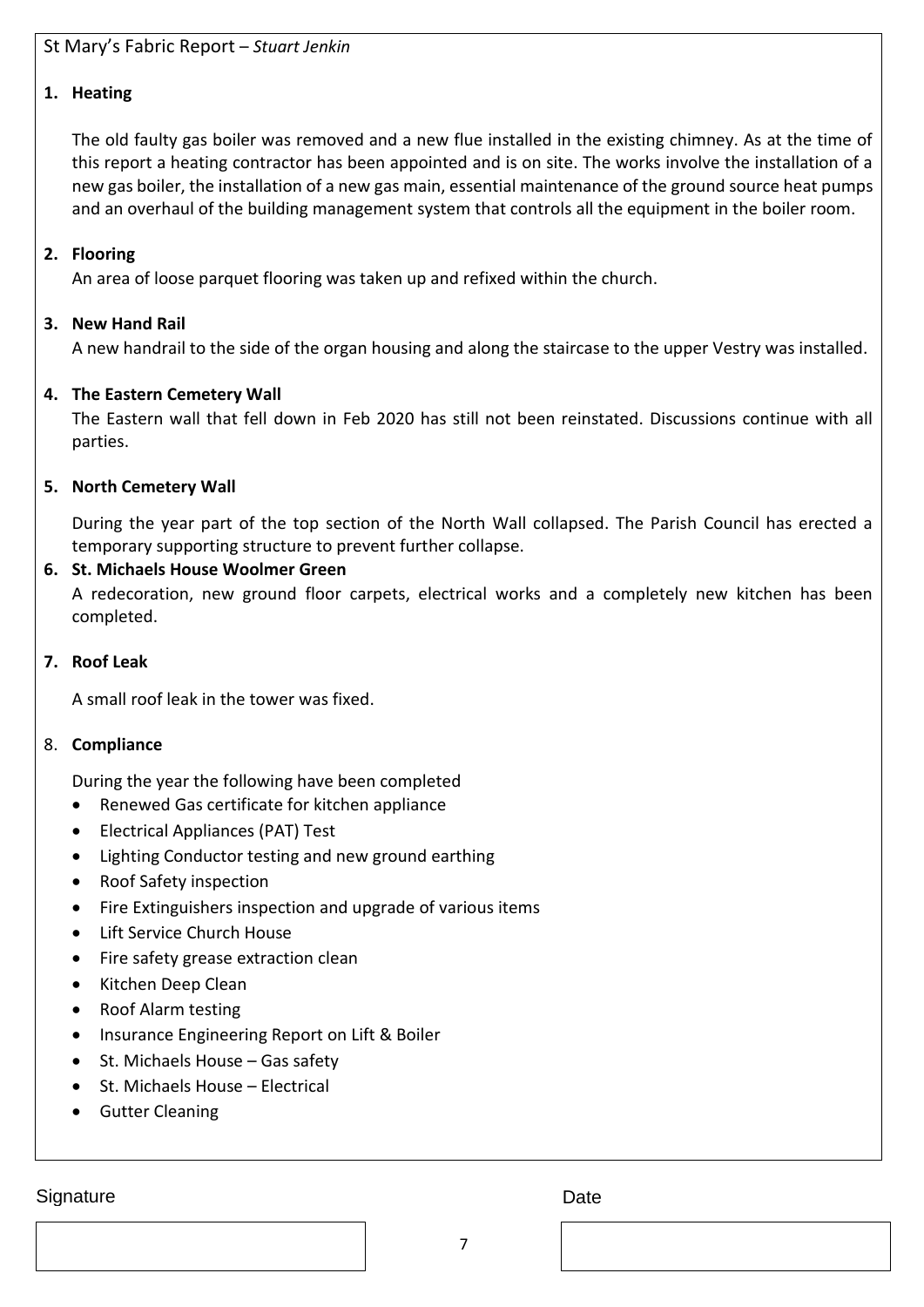<span id="page-7-0"></span>St Mary's Safeguarding Report – *Vicky Jenkin*

Vicky Jenkin took over from Susan Harris as our safeguarding officer. If you wish to report a safeguarding concern you should contact her or the Rector. There were no safeguarding incidents reported in 2020.

<span id="page-7-1"></span>St Michael's Church, Woolmer Green Fabric Report – *Sue Keach*

I am pleased to report that this has been a trouble-free year in Woolmer Green. The dedicated team of cleaners have kept the church looking clean and tidy and routine tasks have been carried out. The roof has been inspected and gutters and drain pipes cleared. The fire hydrants have been tested and the inventory checked.

We continue to employ Coopers to maintain the church yard and they do a wonderful job. We held a garden clear up in the spring (We just managed to fit it in before lockdown) and another in November in preparation for the Memorial Service the following day.

The only repair job was the replacement of a window in the kitchen. We have a list of things which would be good to carry out but none are essential, or threaten the state of the building.

#### <span id="page-7-2"></span>Secondary Reports

#### <span id="page-7-3"></span>Bible Discovery – *Gay and Mike Carpenter*

*"I've been a member of the Bible Discovery Group for about 4 years. It means a tremendous amount to me in terms of knowledge and friendship. I have learnt so much in our discussions, particularly regarding the Old Testament of which I knew very little. I feel my understanding of the Bible has been enriched." Judith. "Our little group has been a lifeline. The WhatsApp Group we started so that we could continue last year's Lent Course, and your subsequent booklet of our ramblings was such a comfort during the first days and weeks of the pandemic. And that support and fellowship has continued throughout. It was lovely to be able to continue our exploration of the Bible on Zoom, following Peter's life and journey from fisherman to disciple to the absolute rock that the church was founded upon. Someone who was flawed and human, who made mistakes, but who sought and received forgiveness. Someone who teaches us that Jesus can take our flaws and use them for His work." Fiona.*

 Our intentions for running Bible Discovery are to enjoy exploring the Bible together in a warm and friendly fellowship, never allowing it to turn into a clique, sharing all our experiences and thoughts and respecting each other's views, especially when we have differences of opinion. We know how to laugh and how to enjoy partying together (when the virus lets us!)

 Firstly, a glance back at the last term of 2019 when we explored the life of King David. We started 2020 with a study of the last part of his life, then met to read aloud selected chapters in the Bible covering his whole life. What a journey we'd had! We drew together all we'd learnt from our study from David's life, how God was graciously able to call him "a man after my own heart' and what those qualities were for us to strive after.

 We then had one more meeting before Lent. Members from each of our groups chose Biblical characters to present. Mike's group chose Anna, Benjamin and Joseph (husband of Mary); Gay's investigated Joshua, Judas and Jesus's mother, Mary.

 We then joined in with the Lent course, which was drawn from Ruth Valerio's excellent book: "Saying Yes To Life" taking the account of creation in Genesis Ch.1 and seeing what we've done to the planet since God appointed us to take care of it and what we can now do about it. In the middle of it all we went into the first lockdown. At first, we continued by email, post and WhatsApp which Mike set up to keep us all connected,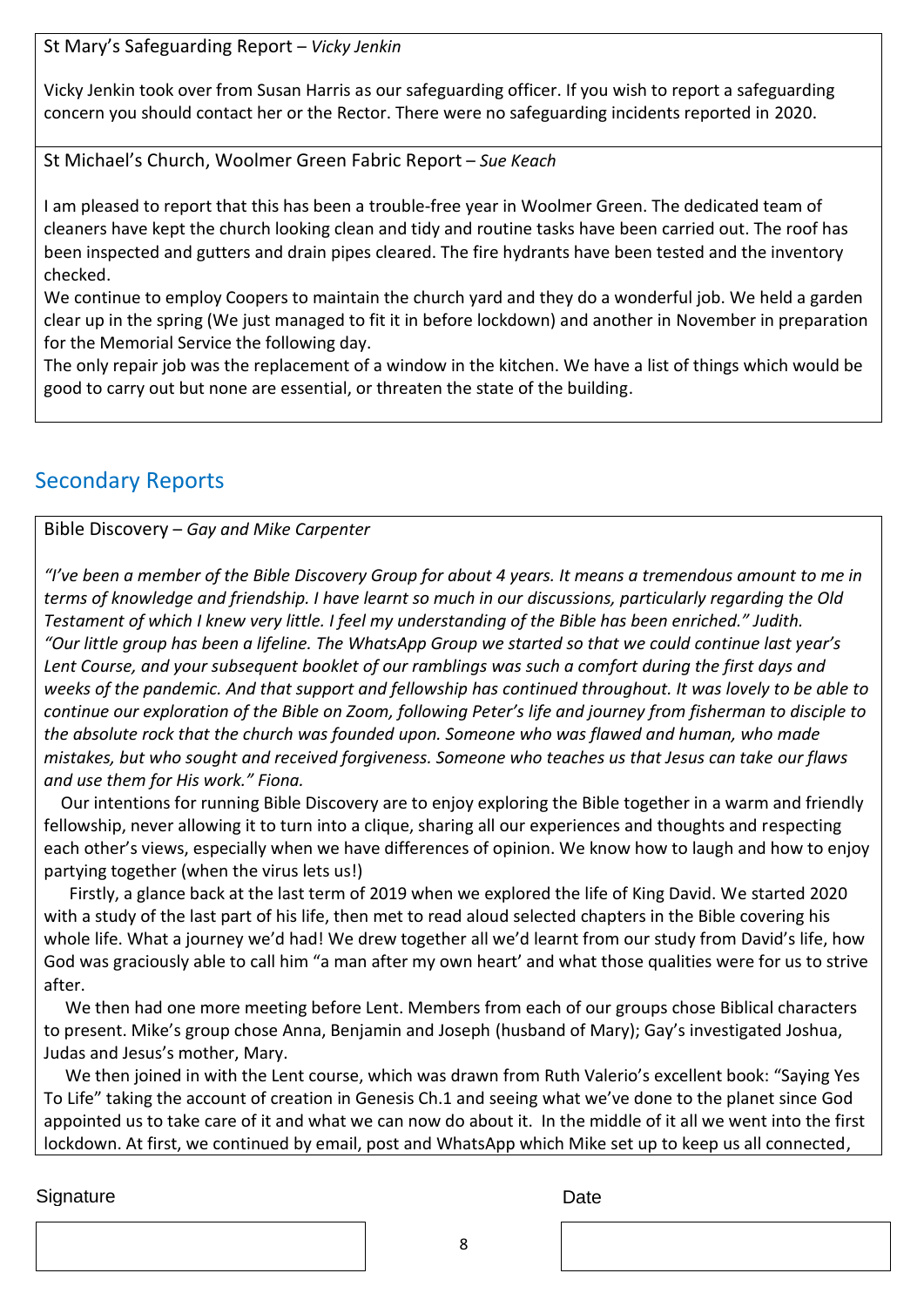and has proved to be a big blessing. The outcome of the course was a lovely booklet we made together, a collection of pictures, prose and poems reflecting on all we'd learned and shared.

 After Easter, we took a vote on what people would like to tackle next and the vote went to the disciple Peter. People said they wanted to get to know Peter "because he's like us." We had a fascinating time following his life through the Gospels and Acts and, even though we were now using Zoom, we all felt we'd got very close to Peter. Fiona speaks so eloquently for us all in what she says above.

 We usually like to follow a New Testament course with an Old Testament one, but people wanted to investigate one of his letters to find out how he got on after Jesus's resurrection. We were amazed to see the transformation in him! Despite Zoom, we felt we'd really encountered the changed man himself.

 This brought us to the end of 2020, sadly unable to enjoy our usual Christmas party. A weird year with steep learning curves for us all. Awaiting us next will be a chance to meet the Prophet Isaiah, especially investigating the Servant Songs.

#### <span id="page-8-0"></span>Bible Breakfast Study – *The Rev'd Dr David Munchin*

Every Wednesday morning a group meets in Church House from 8am – 9am with breakfast provided from Katie's. We study the bible by looking at the three readings for the Sunday 10 days hence. We use a version of *lectio divina* before meandering off to whatever takes our fancy. All are welcome, breakfast is free, you can say what you want and get the drop on the Sunday preacher.

This study moved on line due to COVID19 but has continued on Wednesday at 10.30 for 40 mins on zoom. Anyone would be welcome to join – numbers attending on line have been good.

<span id="page-8-1"></span>St Mary's book/card stall – *Pat Brooks*

Due to Covid the last year has been a very quiet one for the bookstall as, during the main lockdown, the bookstall had to be covered. There is a range of Christian greetings cards and a small selection of children books suitable as baptism gifts. There is also a very limited range of adult books and some of Tony Rooks' booklets. Payment for the cards/books is put in the wall safe. Recently £400 was transferred from bookstall profits into church funds. I am able to get discount on Christian books. Please contact me for further information [patbrookswelwyn@gmail.com](mailto:patbrookswelwyn@gmail.com)

Church Warden's Report, St Mary's, Welwyn – *Diane Jenkin and Stuart Westley*

This has been an unprecedented year for our Church due to the COVID19 pandemic. However, although it has disrupted the normal function of the church, it has not brought it to a complete halt.

The Church and the Church house boiler are undergoing significant repairs. All the details of this have been set out by Stuart Jenkin in his Fabric Report. We would both like to thank him for his work in these matters. When the lockdown was lifted and limited services were resumed, safeguards were introduced to protect everyone. These included hand sanitizer and social distancing measures. We would like to thank all those involved in this, with special thanks to Peter Brattle for his seating plans and his continued support and Rose for stepping up and cleaning the church before the Sunday services.

Due to limited numbers at services, we have had to look to other means of including our congregation, this has been done very effectively through social media.

Church House has had mixed fortunes. The positive being renewed interest in the hiring of the facilities. Although, lockdown has put a halt to this at present, it is hoped that these activities will resume when it is safe to do so. Church House provides two especially important functions in addition to providing for use by Church groups; firstly, it provides for the community's needs and secondly it produces much needed revenue for the church.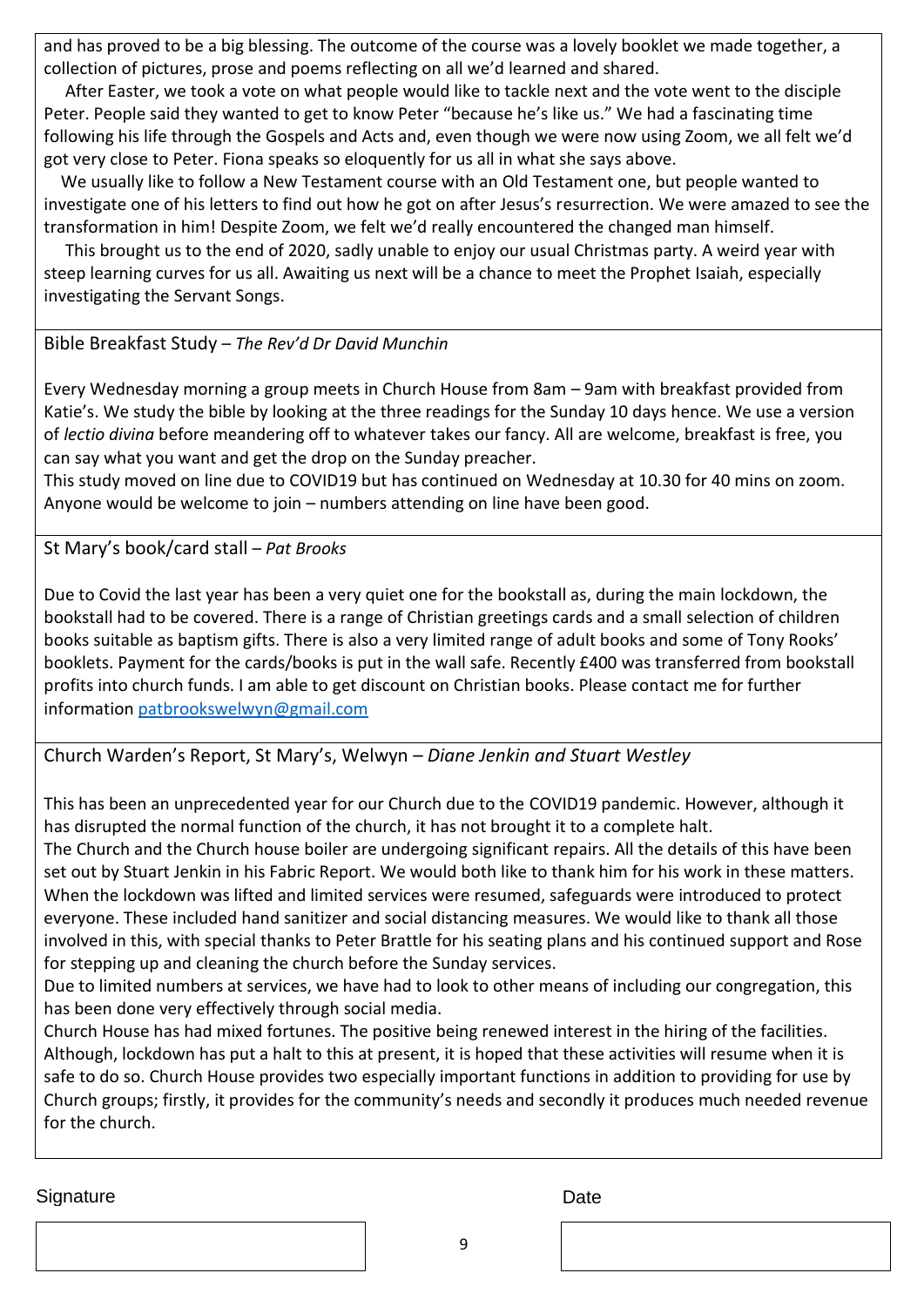Church Warden's Report, St Michael and All Angels, Woolmer Green – *Sue Keach*

Obviously, this is a difficult year to report on, for so many of our usual activities were put on hold, but thanks to the clergy in this amazing team the church continued to function throughout lock down etc. but 'not as we know it'.

Until March Dominic plus helpers continued to run the After School Christian Club. The numbers attending were a small but loyal band and it is rather sad to realise that some of these children are at secondary school now. The combination of Dominic's departure and 'Lock down' have hit hard, and we haven't met since March.

All services were cancelled over the Easter period. We placed Mothering Day Posies in church for people to help themselves to. We were pleased to tune into the 'Streamed 'services which have helped to feel part of corporate worship, all be it in a limited way. Once we were allowed to meet in church, whilst observing social distancing, most of the congregation returned and we are grateful to all the clergy who conducted worship for us.

During this time, we celebrated the feast of St Michael with a Taizé service and enjoyed Harvest Festival. We held a Remembrance Day service around the war memorial complete with the Woolmer Green Band. Social distancing was observed but we didn't move into church, feeling it safer, with the enhanced congregation, to remain outside.

Just before the next Lock down period, we were able to hold a beautiful reflective Carol Service which the choir and Penny had put together. We enjoyed meeting for worship on Christmas day in a beautifully decorated church but, then came the next lock down. The wise men visited the crib unwitnessed by a congregation.

During this difficult time the team of church cleaners have kept the church neat and tidy. Whenever I go into the church it looks clean and loved; an empty church but a living one.

While Dominic was with us, he instigated an open food table and we have continued to provide this facility. There have been times when people's generosity has out stripped people's need in Woolmer Green and we have passed the excess donations to the Stevenage food bank.

We were sorry to say goodbye to Dominic (and Daniel) in September. We benefitted from his ministry and were grateful to take advantage of Daniel's IT skills which brought our communication up into the twenty first century. We hope they will settle happily into their new life.

In the autumn we held an on-line Quiz. This worked very well. We are indebted to Jane Carr and Su Blanch who worked out the logistics and to all who supported us and helped swell the St. Michael's funds. Hopefully this is our final lock down and life will turn to normal next summer. It remains to be seen what the new normal looks like!

<span id="page-9-0"></span>Church Fellowship – *Marjorie Lyon, Secretary*

It is difficult for me to write this report because of the COVID Pandemic, I can only record what happened prior to March 2020.

We had very interesting meetings in 2019. The membership had continued to grow and our finances were adequate for what we need. The total of our donations for the year was £375.00 leaving our closing balance in the bank £283.43. Our income is derived from a donation of £1 from each person attending a meeting

We hope the Fellowship will re-start when it is safe to do so.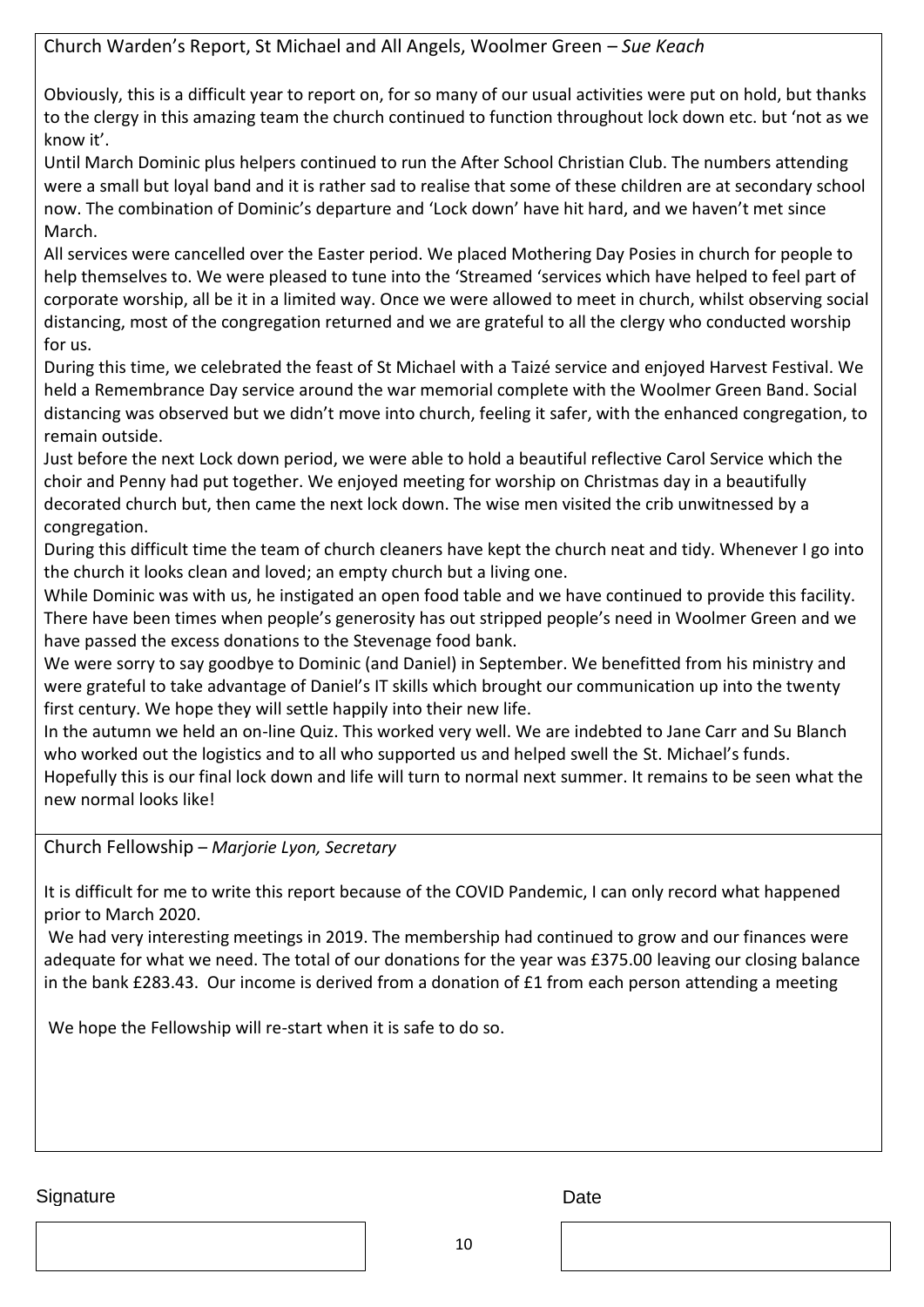#### <span id="page-10-0"></span>Fairtrade – *Maggie Varco and the Fairtrade team*

Our fairtrade café and stall took place on Saturday mornings in Church House, thanks to our team of volunteers who make this happen each week. The drop-in café is a popular meeting place, offering a warm welcome to newcomers to the church. Due to COVID-19 restrictions we were unfortunately only able to open in the first couple of months of the year, and in September and October. During the Autumn opening period we carefully followed all the Government precautions, one of which was having table service only for refreshments. We were very grateful to have help from Christopher with this, as part of his volunteering for the Duke of Edinburgh award. We are very much looking forward to the time when it will be possible in reopen in 2021.

During the first lockdown in the Spring, we kept in contact by phone with our regular customers, making sure that people had the help that they needed, as well as the companionship from a chat over a cup of coffee. We continued to take fairtrade orders and these were delivered by Maggie on her daily walks or by car once a week, or collected by customers.

Traidcraft plc was exceptionally busy during 2020 especially during the first lockdown when basics such as pasta, rice and toilet roll were out of stock in the supermarkets. This happened again in the November lockdown, when a lot of customers ordered their Christmas gifts online. We were extremely glad that Traidcraft could continue to trade throughout the lockdown periods and that we in turn could support them, and the producers who sell their goods to Traidcraft, by continuing to place regular orders.

We were very pleased with our turnover of £8,350, much of which was made up of orders placed when the stall was closed. We made a surplus of £800 which was sent as a donation to Traidcraft's sister charity, Traidcraft Exchange, to support people to trade their way out of poverty.

<span id="page-10-1"></span>Giving Action Group – *Geoff Cummings*

The role of GAG is twofold: -

**Stewardship**: to look at strategies to motivate people, as they are able, to give of their time, talents and their money to the church.

**Charitable**: to facilitate charitable giving by St Mary's to achieve a target equivalent to at least 15% of planned and plate giving on a rolling 3-year average.

There is a sense in which giving to St Mary's and giving support to the charitable causes promoted through our church in Welwyn, are one and the same. If we, as a church, are to honour our commitment to give a proportion of income to other charities, we, as individuals, are supporting our church by organising and responding to activities for the benefit of those charities, be they special collections, social events (coffee mornings, quizzes), or produce stalls such as Fairtrade, to mention but a few.

Needless to say, 2020 was an unusual year. The pandemic prevented a number of regular or annual events from taking place that would normally have contributed to the charitable giving total. For the first time, the PCC had to consider making top up donations in order to meet its target. A total of £5200 was paid in this way making a total for the year of £14273 donated to 12 different charities. Fortunately, the St Mary's finances were bolstered during the year by several legacies. Further details will be displayed on the notice board in New Church House, shortly.

Thank you for helping the church maintain its mission and finances in this difficult time and its commitment to supporting the less fortunate through various charities.

Signature Date **Date** 

11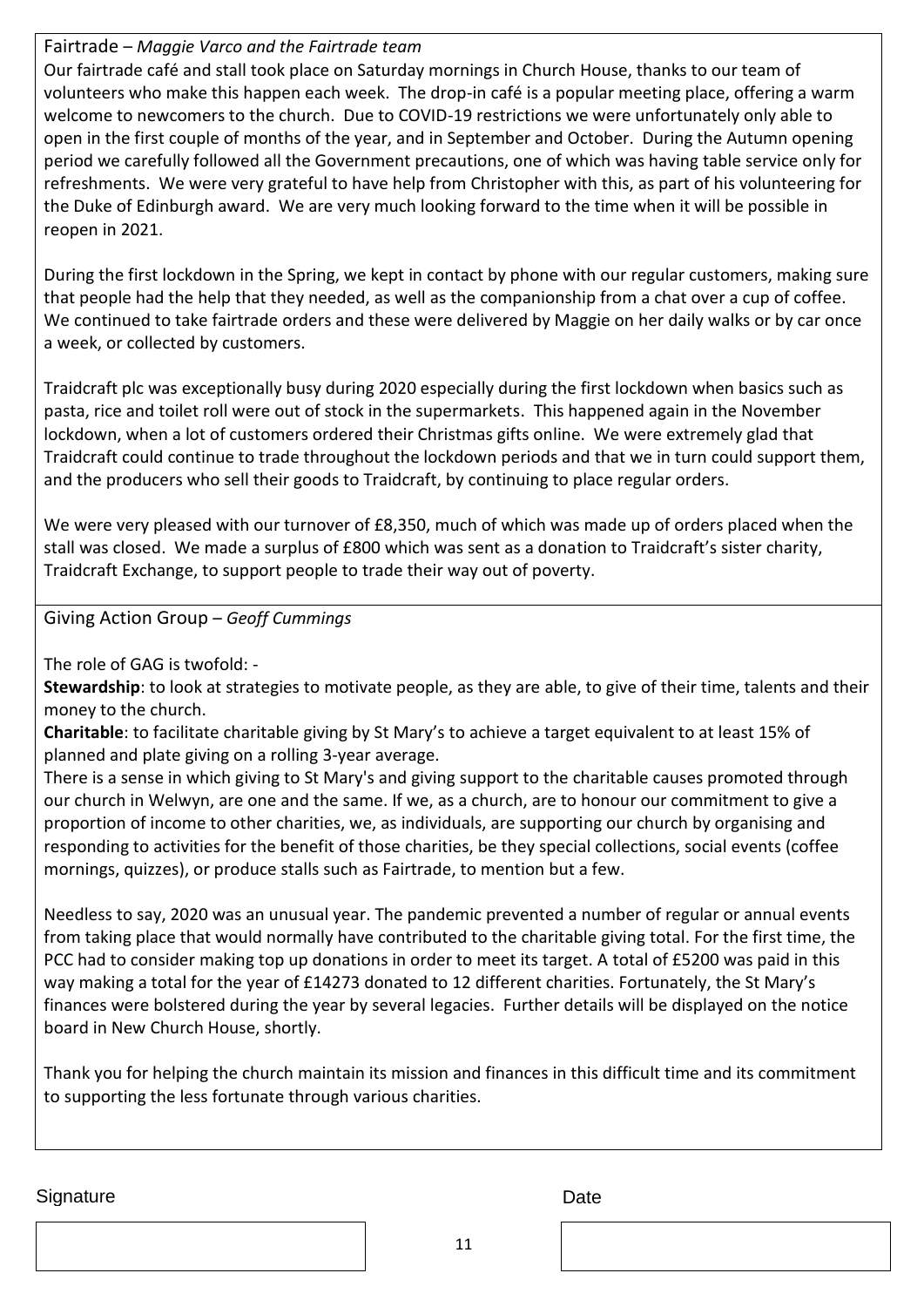#### <span id="page-11-0"></span>Lent Courses – *The Rev'd Dr David Munchin*

Lent courses were started using the Archbishop of Canterbury's Lent Book 'Saying Yes to Life' by Ruth Valerio. The course addressed some of the environmental and sustainability issues addressed in the book. Sadly, the course came to an end after 1 or 2 session for groups because of the COVID19 lockdown. Given the speed of this, it was not generally possible to move this on line.

#### The Mothers' Union – *Gina Beck, Branch Leader*

The Mothers' Union has continued at all levels: internationally, regionally, at diocesan level and locally during the past year. Sadly, the best bit of MU, our regular "live" meetings here in the parish have not taken place since February 2020 due to restrictions. We had a zoom Diocesan Annual meeting in November with 75 members present and an Epiphany service via zoom which was attended by members from our Central cluster of branches. Our branch here at St Michael's remains small but loyal and we are looking forward to our meetings resuming in 2021.

#### <span id="page-11-1"></span>St Mary's Bellringing Band – *John Williams*

Prior to the pandemic St Mary's Ringing Band rang regularly before Sunday Services from 9.00 - 9.30am (every Sunday) and 6.00 - 6.30pm (2nd, 4th & 5th Sundays) when enough Ringers were available. When it was still possible, the Band practised on Tuesdays from 7.45 to 9.00pm. In normal times we are usually able to ring all 8 bells for services. In addition, the band rings 6 bells for weddings when booked and 8 for special services when requested - if possible, depending on availability. The band also maintains the clock, winding it once a week, and hoist and lower flags on the Tower when required.

After mid-March 2020 we have been unable to ring the bells because of the vulnerability of most of the band and the relatively confined ringing chamber in the Tower.

We currently have 14 regular ringers, however only 4 are Church members so St. Mary's owes a debt of gratitude to all the band for turning out for Sunday and special service ringing so reliably – unlike so many towers where service ringing is occasional, not regular.

It takes quite a while to become a competent ringer so it needs determination, but we do have an enjoyable time on the way. When the pandemic has faded away and we are back to normal, please consider whether you could learn to ring and enjoy the gentle aerobic exercise (and the not so healthy – but optional - social activity after practice). We will always welcome another learner, especially as several of us are in our 70s! For more information contact the Tower Secretary John Williams, on 01438 715679 or email

[bells@welwyn.org.uk.](mailto:bells@welwyn.org.uk) It's one person on each rope, so to ring all our 8 bells we need 8 ringers. It goes without saying that when we are back to normal, if you have rung in the past and are not currently part of a band that rings on Sundays, you would be very welcome at St Mary's Welwyn.

<span id="page-11-2"></span>St Mary's Evening Book Group – *Wendy Lawrence* 

The St Mary's Reading Group meets at 8pm on the second Thursday of each month to discuss a book chosen by agreement. We have read a wide variety of books, both fiction and non-fiction. Until March 2020 we gathered in each other's homes; since then, we have met over Zoom. We always have an interesting and thought-provoking evening. The group is open to all members of St Mary's.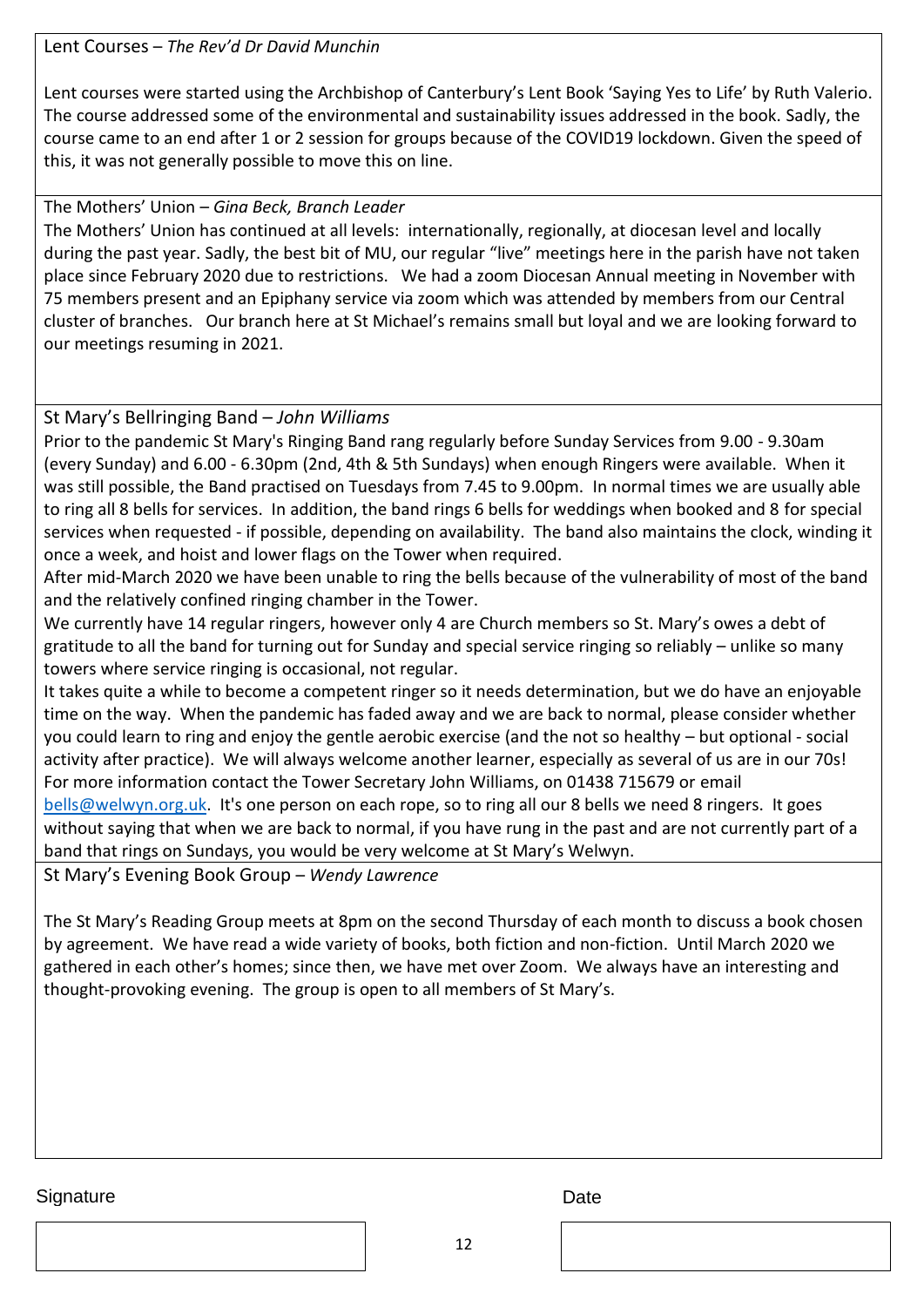<span id="page-12-0"></span>St Mary's Flower Team – *Jenny Wiseman*

Due to Covid 19, the Flower Team were a lot less busy during 2020. Weddings had to be postponed and we were unable to decorate the church for Easter due to the restrictions at the time. That was particularly sad as the vibrant Spring colours we use at Easter are very much appreciated. Easter flowers include white arum lilies which have been given in memory of a loved one. It is hoped that we will be able to do this again in 2021.

However, we did assemble as a team (socially distanced of course!) to decorate the Church for Harvest Festival and also for the Christmas services. We all had a new appreciation of doing what perhaps had been taken for granted in the past. In addition, a lady who recently moved into the village, was welcomed into the team.

When restrictions allowed, we provided sponsored altar arrangements. We were privileged to be asked to provide flowers for the funerals of two much loved people from the St Mary's family – Audrey Taylor and Dennis Dinsdale.

When services were live-streamed, it was good when David angled the camera so that the flowers were in view.

One of our regular and most gifted members, Alice Burnapp, has been very unwell during 2020. She has contributed her talents for many years – always coming up with new creative ideas. The Team send her heartfelt get well soon prayers.

Thanks to all the Flower Team for everything they've done during 2020. Let's face it – it was a year like no other.

St Mary's Website and Social Media – *Su Blanch and Jane Carr*

Digital communication has been particularly important since lockdown in March 2020, although we recognise that not everyone is on the internet. A number of people who had been inactive internet users skilled up with a little help here and there, and we were able to reach the vast majority of parishioners this way. Working as a team, Su Blanch and Jane Carr produced content and updated the website and social media. Su has taken care of Facebook (630 people follow the St Mary's page) and the occasional use of Twitter. Key events are shared with the village page which reaches the wider community quickly and efficiently. Jane has updated [www.welwyn.org.uk](http://www.welwyn.org.uk/) on a weekly basis enabling people to access online worship and find out about activities taking place. Our 'A Church Near You' page has been directed to the website to save time in updating both.

<span id="page-12-1"></span>St Mary's Parish Prayers – *Wendy Lawrence*

Prayer underpins the life of the parish. There is an informal prayer meeting in the St Nicholas chapel every Saturday morning, from 9 – 9:30, led by the clergy. Everyone is welcome to attend. We pray for the parish and the churches in the team, and also for individual concerns and topical issues. Prayer requests can be given to members of the clergy or attached to the prayer board by the entrance to the St Nicholas Chapel.

#### <span id="page-12-2"></span>St Mary's Theatre Group – *Sue Knowles*

Not much to report either as obviously no theatre trips have been allowed. I also think that it will be very hard to run them again as people will be reluctant to go to crowded places especially in the Autumn and Winter. I would quite like to stand down from this role so please consider whether you would like to take on this task.

<span id="page-12-3"></span>St Michael's After School Club –

The St Michael's After School Club meets in St Michael's Church on a Wednesday from 3.15pm-4.15pm.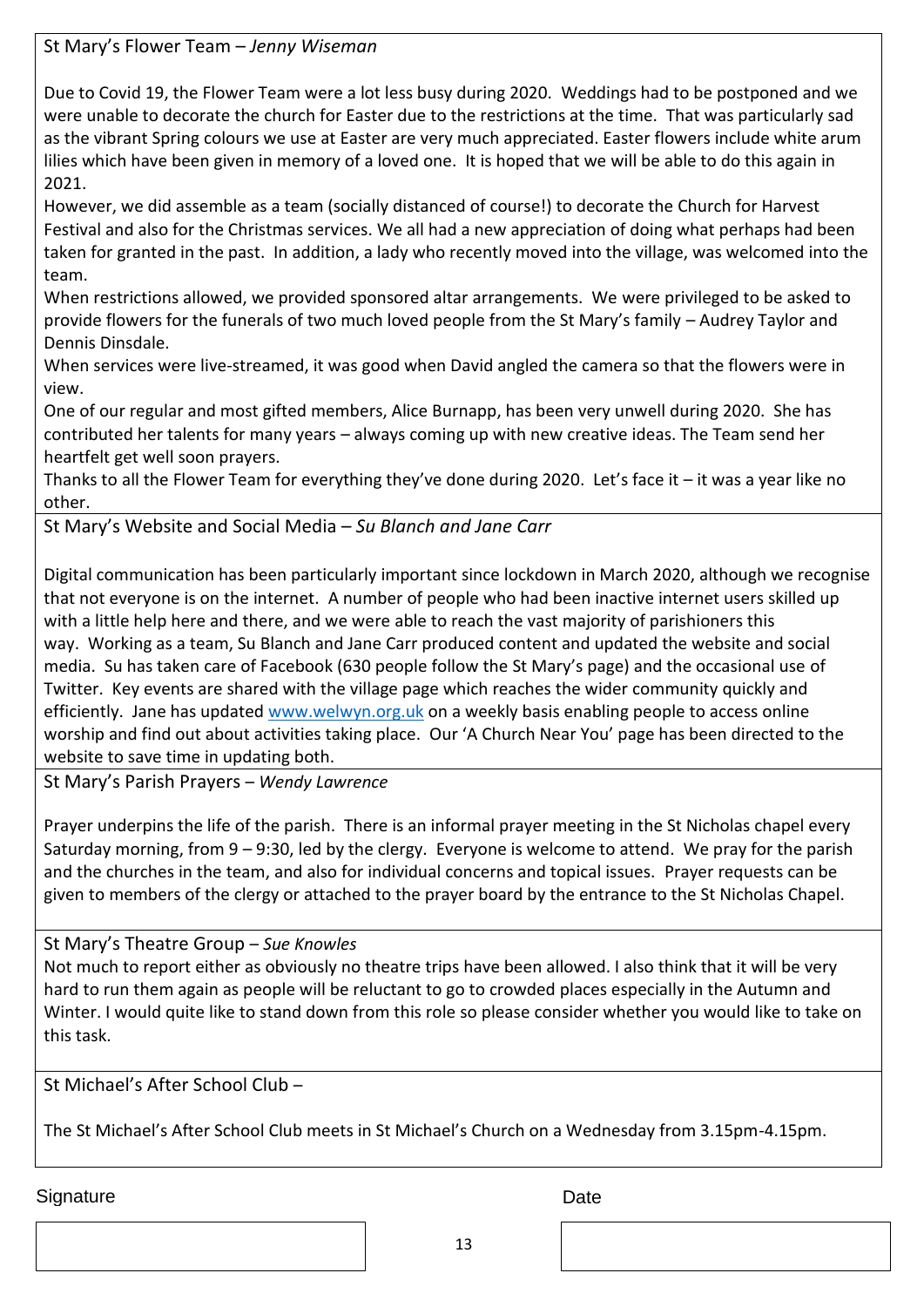<span id="page-13-0"></span>St Mary's Music – *Linden Innes-Hopkins*

#### **Choir**

Between the last submitted report regarding the choir at St Mary's (September 2020), and the end of 2020, the nuts and bolts of the choir activities have remained unchanged. A group of 10 singers was permitted to meet for a shortened choir practice on Fridays and to sing at the Sunday morning services. In addition, the scattered diaspora of the virtual singers continued to provide at least one item for inclusion in the Sunday worship. Singers in this group included mostly our regular members but also willing extras from – among other places – Dundee and Biggleswade! This group was renamed STARS, for that is certainly what they are, but also because STARS contains a hidden acronym: St Mary's At home Recorded Singers.

Despite the restrictions in terms of numbers and limited practice time, the choir sang not one but two Carol Services, on consecutive evenings. These were accompanied by Claire Innes-Hopkins, Director of Chapel Music at the University of St Andrew's and we were delighted to have her with us. Determined not to allow such a highlight of the choir year to fall prey to mediocre music, the singers learned two new pieces for the occasion: *Es ist ein Ros' entsprungen* by the Swedish composer, Sandstrom, and Philip Stopford's heartwrenching *Lully, lulla, lullay.* 

The choir's tradition is to hold a party after the Carol Service; in 2020 this was held online and was surprisingly successful, with everyone in good spirits and raising a glass to the hope of singing together in the future. John Swift somehow managed to secrete surprise thank you gifts to the homes of Nikki Lewis and Stephen Jupp to thank them for their continued offering of their time and skill to the editing of the virtual hymns and anthems!

Of course, we are all hoping that 2021 will see a return to choral singing as we know it but, as I write, choirs can only field three singers at any one time.

#### **Welwyn Tune**

For most of 2020, Welwyn Tune did not meet. However, there were a few Zoom practices towards the end of the year, which enabled Welwyn Tune to participate in some of the Christmas services. The younger members, particularly, have been reluctant to come along to the Zoom practices, but it is hoped that – once practising together is permitted again – they will be keen to come along.

#### **Organ recitals**

Sensing that people were really missing live music and realising that an organ recital would never be oversubscribed (alas! for there is much fine organ music!), Linden Innes-Hopkins (Director of Music at St Mary's) decided to give an organ recital on the first Saturday morning of September. It proved popular and has developed into a 'first Saturday of the month' series. Linden was joined by Michelle Boylan (soprano) for the December recital. Thanks to John Swift for his 'front of house' presence and to Nikki Lewis for recording the recitals and uploading them to YouTube.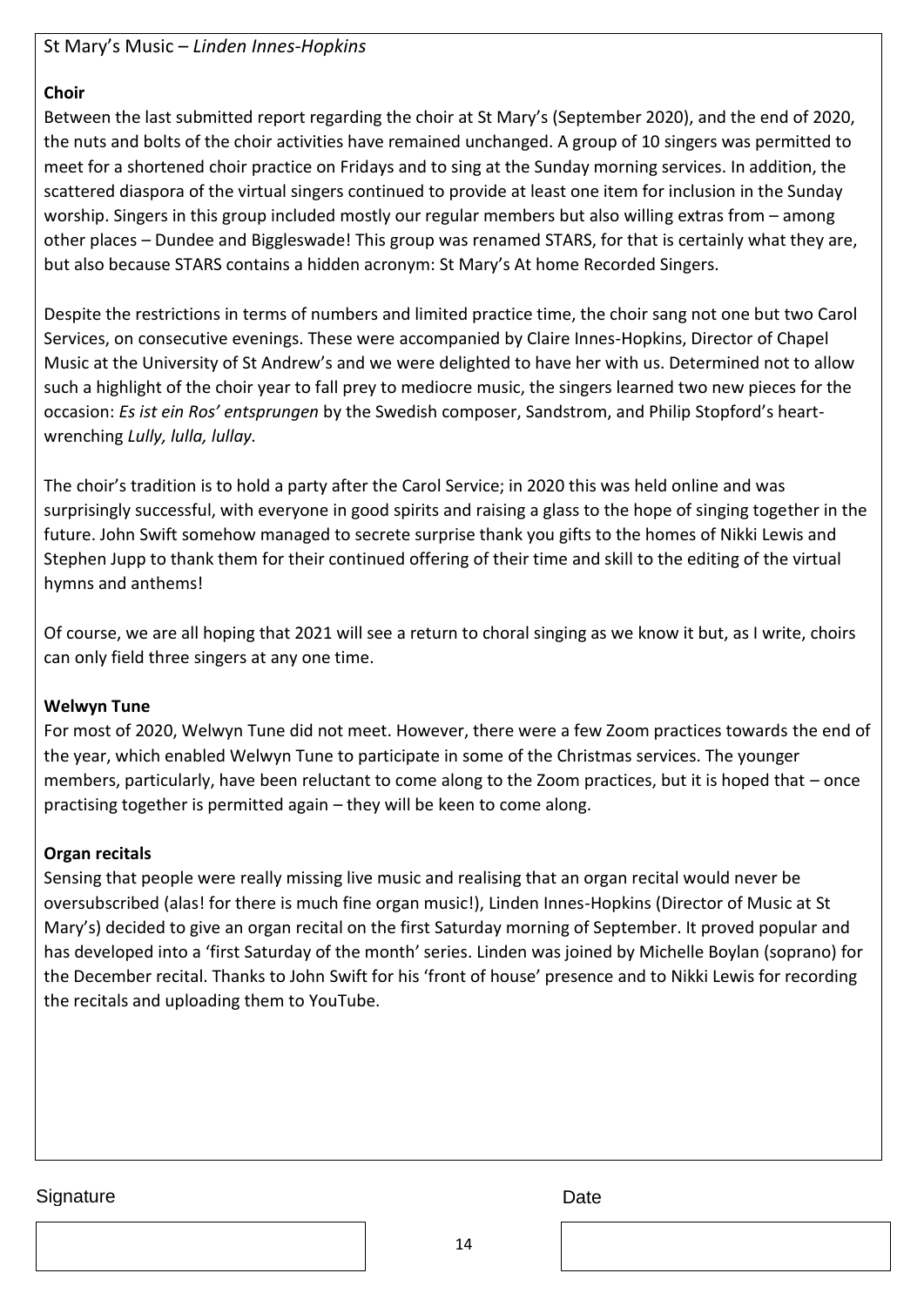<span id="page-14-0"></span>St Mary's Walking Group – *Joy and Robin Whitten*

We were lucky to manage a few walks between the lockdowns this year. Ever optimistic, we hope to be able to do some in the spring/summer of 2021

We have about 60 members of whom we about 25 walk each month. We welcome newcomers and the walks offer a great opportunity to meet people.

On the third Monday of each month, we meet at a local pub, walk some four to five miles and return to the pub for lunch. The walks are led by volunteers who help us to enjoy the wide variety of lovely countryside around Welwyn. It is a very enjoyable way to have some exercise and a friendly chat. If you are interested and live in or around Welwyn or have a connection with our church, do contact us. Joy and Robin Whitten 01438 716036

<span id="page-14-1"></span>St Mary's Welcome Team – *Jenny Wiseman*

During 2020 the ministry of Welcome has been demonstrated in all sorts of unexpected ways.

You will have read previous APCM reports from me where I have said that showing welcome to newcomers to St Mary's is the duty and joy of all of us – not just for those on the Welcome Team.

During each phase of the Lockdown, either when St Mary's was completely shut, and then when restrictions were eased, and our church was open in a restricted, socially-distanced way, we have come to understand that we are being directed to demonstrate our love for each other as Christians. We have seen this happen in our concern for each other. Technology has helped in this. Most of us, a year ago, had no idea what Zoom was. Now it is being used by many to stay in touch. WhatsApp groups have linked people sharing good news and not-so-good news, and have alerted us to requests for prayer. Telephone calls became even more important to check on and catch up with old friends.

Daily walks have given the opportunity not only to bump into friends but also to meet new people and in this way, find out how they are coping with the enforced separation from family and friends. We have also been given the opportunity in all sorts of situations to show kindness and consideration to strangers – for example, giving space on the pavement or in the supermarket. God directs us all in everything we do.

Like many of you are, I am really pleased when we can resume gathered worship. However, this difficult time of the pandemic has shown us that *Welcome* is about everything we do and say as Christians in any place or situation we find ourselves. We have been given the opportunity of demonstrating Welcome with a fresh eye and energy to always share a story of hope and trust in God.

Welwyn Magazine – *Jane Carr*

As the pandemic restrictions took hold the Magazine team continued to produce the planned issues and from April 2020 made them available digitally on the church website. Our band of 50 volunteers resumed delivery in September. Alongside this we continued to provide digital copies to gain wider readership and help our advertisers at this difficult time. We did not collect subscriptions in 2020 but will ask subscribers to pay £10 in June 2021 to cover the issues received over the two years. We have bound copies of every issue of the magazine since 1871 and they provide a useful social history when looking back at local events in the past. There are many people involved who rightly deserve thanks and the magazine team is listed at the back of each issue. In particular we thank Tony Keach, Rita McNeil, and Evelyne Welch who take it in turns to put the magazine together, Joy & Robin Whitten who bundle the copies for the distributors, Helen Thompsett who manages the advertising and Sue Muncer who looks after the finances. Despite all the difficulties the Magazine Team has still been able to donate £6500 for 2020 to be divided equally between St Mary's and St Michael's churches.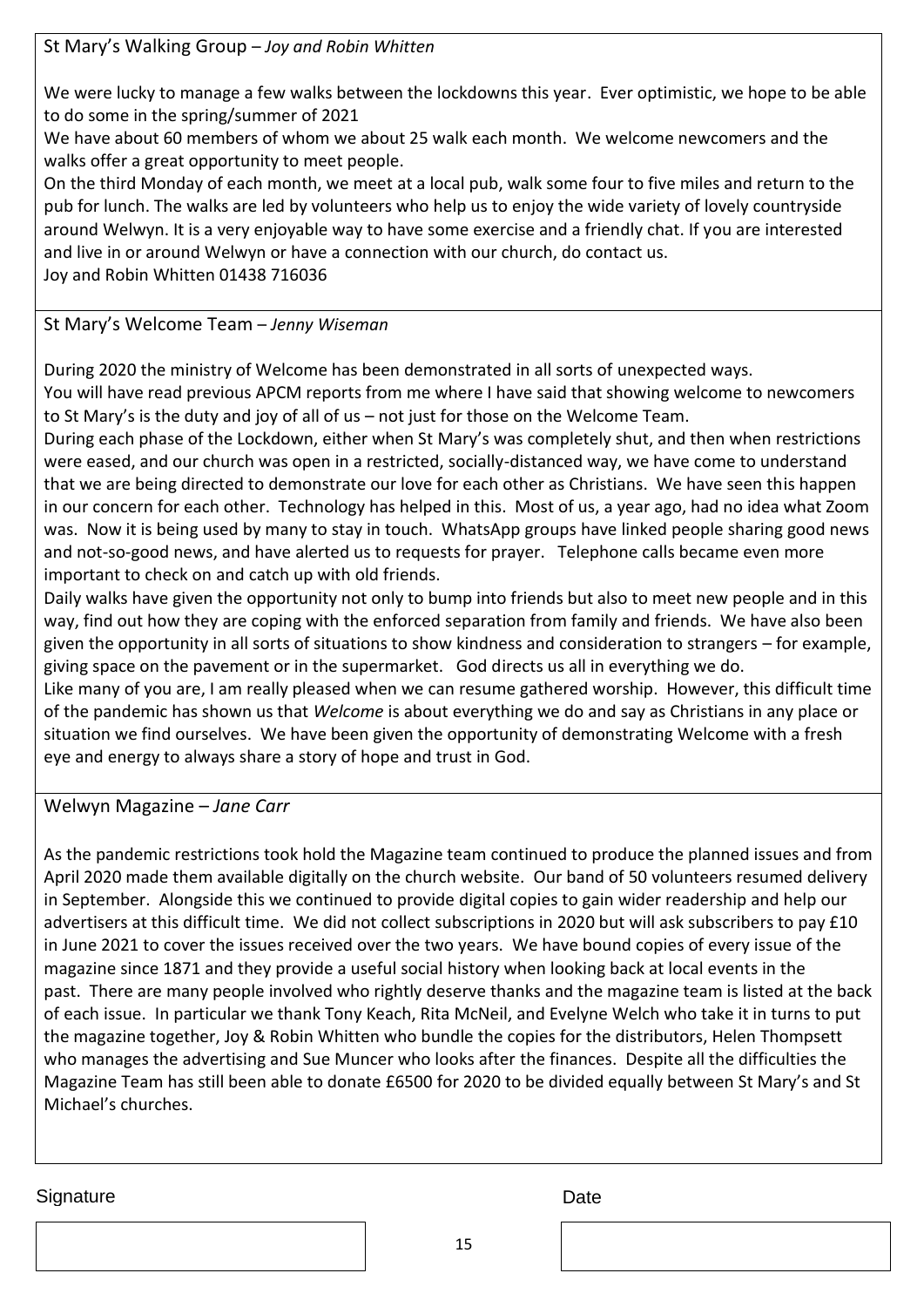#### Email Bulletins: Church Updates – *Jane Carr*

In mid-March 2020 as church services were suspended, I offered to send out email communications to parishioners to help keep people in touch with the church. I had no idea that these twice-weekly 'email bulletins' would still be continuing a year later but feedback has been such that many people have found them to be of value, and so they continue. In the early days as people were locked down at home it seemed important to provide information about local services as well as giving church notices. The original distribution list emanated from the Electoral Roll for St Mary's and St Michael's and subsequently others, including non-church-goers, asked to be added and so it now goes to over 260 email addresses. Luckily the vast majority of people are on email as this was really the only practical way to communicate on a regular basis. The content has changed a bit over time and the bulletins have worked in conjunction with updates on the website to provide as much information as possible. We do recognise however there are some people who are not on the internet who we have been unable to reach in this way.



St Mary's Bookstall St Mary's Card stall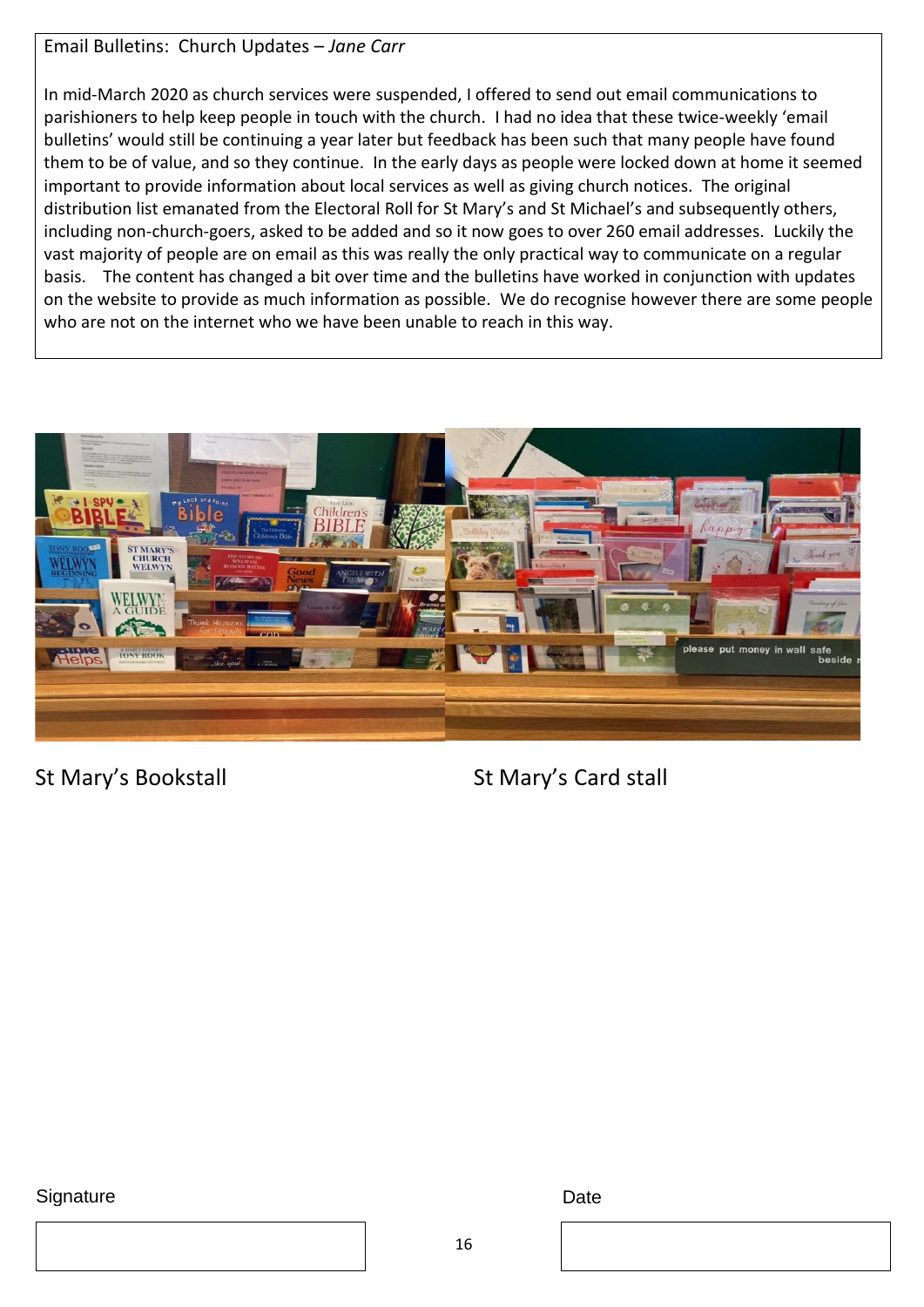#### <span id="page-16-0"></span>APPENDIX 1 – Draft Minutes of the 2020 APCM

**Minutes:** Election of Churchwardens and Annual Parochial Church Meeting (St Mary's Welwyn with St Michael's Woolmer Green)

**Meeting:** Wednesday 14th October 2020 in Church House and via Zoom at 8.00pm

|                     | <b>Names</b>                                                                                                                                                                                                                                                                                                                                                                                                                                                                                                                             |
|---------------------|------------------------------------------------------------------------------------------------------------------------------------------------------------------------------------------------------------------------------------------------------------------------------------------------------------------------------------------------------------------------------------------------------------------------------------------------------------------------------------------------------------------------------------------|
| <b>Attendees</b>    | David Munchin [DM], Vernonne Allan [VA], Jane Bacon, Beth Bates, Gina Beck<br>[GB], Don Bell [DB], Su Blanch [SB], John Burnapp [JB], Geoff Cummings [GC],<br>Jackie Davis [JD], Joyce Davis, Shoena Eggington [SE], Daniel Holroyd-Thomas,<br>Linden Innes-Hopkins, David Hughes, Louise Hughes, Diane Jenkin [DJ], Stuart<br>Jenkin [SJ], Stephen Jupp, Sue Keach [SK], Wendy Lawrence [WL], Joan Shelley<br>[JS], Jane Smith, Michael Smith, Maggie Varco [MV], Joan Webb, Stuart Westley<br>[SW], and Jenny Wiseman.<br>28 attendees |
| <b>Apologies</b>    | Gay Carpenter, Mike Carpenter and Ann Harper.                                                                                                                                                                                                                                                                                                                                                                                                                                                                                            |
| <b>Minute taker</b> | Daniel Holroyd-Thomas.                                                                                                                                                                                                                                                                                                                                                                                                                                                                                                                   |

#### **Meeting for the Election of Churchwardens**

| NO.            | <b>AGENDA ITEM</b>                                                                                        | <b>NOTES</b>                                                                                                                                                                                                  | <b>ACTION POINTS</b>                                                                                                              |
|----------------|-----------------------------------------------------------------------------------------------------------|---------------------------------------------------------------------------------------------------------------------------------------------------------------------------------------------------------------|-----------------------------------------------------------------------------------------------------------------------------------|
| 1              | <b>Opening Prayer</b>                                                                                     | The meeting was opened with a prayer.                                                                                                                                                                         | $N/A$ for<br>information.<br>Complete √                                                                                           |
| $\overline{2}$ | <b>Review of Minutes</b><br>from Previous<br>Meeting (3rd April<br>2019)<br>To be approved and<br>signed. |                                                                                                                                                                                                               | Approved and<br>signed as an<br>accurate record.<br>To be<br>communicated <b>⊠</b>                                                |
| $\mathbf{3}$   | <b>Election of</b><br><b>Churchwardens</b>                                                                | The existing churchwardens, Diane Jenkin, Stuart<br>Westley (St Mary's) and Sue Keach (St Michael's),<br>were nominated and seconded.<br><b>DM</b> thanked the churchwardens for their continued<br>ministry. | The nominations<br>of Susan Keach,<br><b>Stuart Westley</b><br>and Diane Jenkin<br>were<br>unanimously<br>approved.<br>Complete √ |

#### Signature Date

17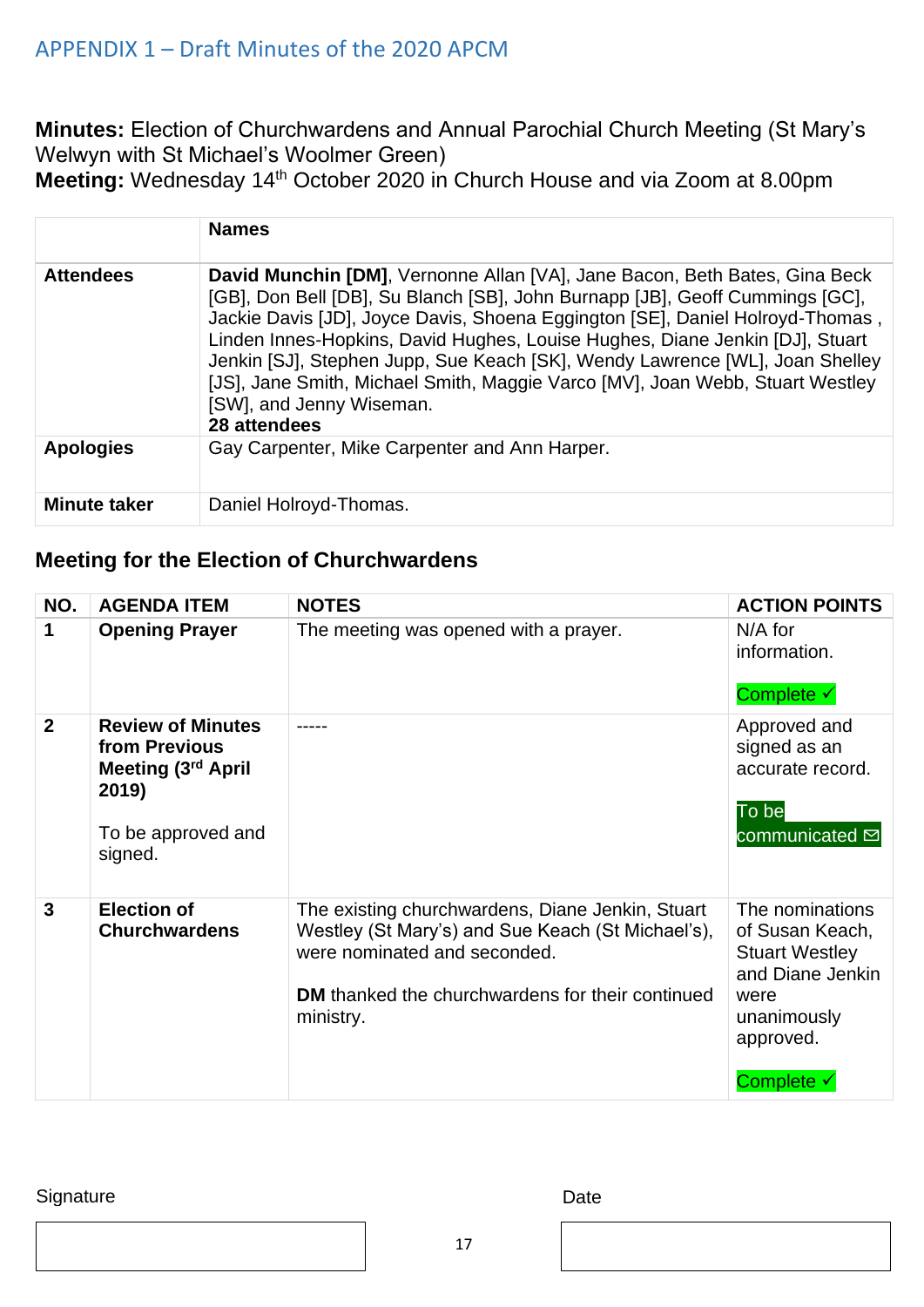### **Annual Parochial Church Meeting**

| NO.            | <b>AGENDA ITEM</b>                                                                                     | <b>NOTES</b>                                                                                                                                                                                                                                                                                                                                                                                                                                                                                                                                                                                                            | <b>ACTION POINTS</b>                                                               |
|----------------|--------------------------------------------------------------------------------------------------------|-------------------------------------------------------------------------------------------------------------------------------------------------------------------------------------------------------------------------------------------------------------------------------------------------------------------------------------------------------------------------------------------------------------------------------------------------------------------------------------------------------------------------------------------------------------------------------------------------------------------------|------------------------------------------------------------------------------------|
| 1              | <b>Chair's Welcome</b><br>and Opening<br><b>Remarks</b>                                                |                                                                                                                                                                                                                                                                                                                                                                                                                                                                                                                                                                                                                         | $N/A$ for<br>information.<br>Complete √                                            |
| $\overline{2}$ | <b>Attendance and</b><br><b>Apologies for</b><br><b>Absence</b>                                        |                                                                                                                                                                                                                                                                                                                                                                                                                                                                                                                                                                                                                         | N/A for<br>information.<br>To be<br>communicated <b>⊠</b>                          |
| $\mathbf{3}$   | <b>Review of Minutes</b><br>from Previous<br>APCM (3rd April<br>2019)<br>To be approved and<br>signed. | -----                                                                                                                                                                                                                                                                                                                                                                                                                                                                                                                                                                                                                   | Approved and<br>signed as an<br>accurate record.<br>Complete √                     |
| 4              | <b>Matters Arising</b>                                                                                 |                                                                                                                                                                                                                                                                                                                                                                                                                                                                                                                                                                                                                         |                                                                                    |
| 5              | <b>Assistant</b><br><b>Churchwardens for</b><br>St Mary's and St<br>Michael's                          | No assistant churchwardens were elected this<br>year; DM remembered John Farrow, and remarked<br>upon all he had done for the church.                                                                                                                                                                                                                                                                                                                                                                                                                                                                                   | John Farrow was<br>unanimously<br>elected.<br>Complete √                           |
| 6              | Lay Members to the<br><b>Parochial Church</b><br><b>Council</b>                                        | <b>DM</b> extended a thank you to Wendy Lawrence and<br>Su Blanch, who stood down at this meeting. It was<br>confirmed that JS, GB and GC would continue as<br>members of the PCC.<br>JS's nomination was proposed by SJ and<br>seconded by DJ.<br>GB's nomination was proposed by SK and<br>seconded by Jane Smith.<br>GC's nomination was proposed by DB and<br>seconded by JB.<br>Newly elected to the PCC were SJ and MV.<br>SJ's nomination was proposed by DB and<br>seconded by VA.<br>MV's nomination was proposed by Su Blanch and<br>seconded by VA.<br>The PCC extended their welcome to the new<br>members. | Stuart Jenkin and<br>Maggie Varco<br>were<br>unanimously<br>elected.<br>Complete √ |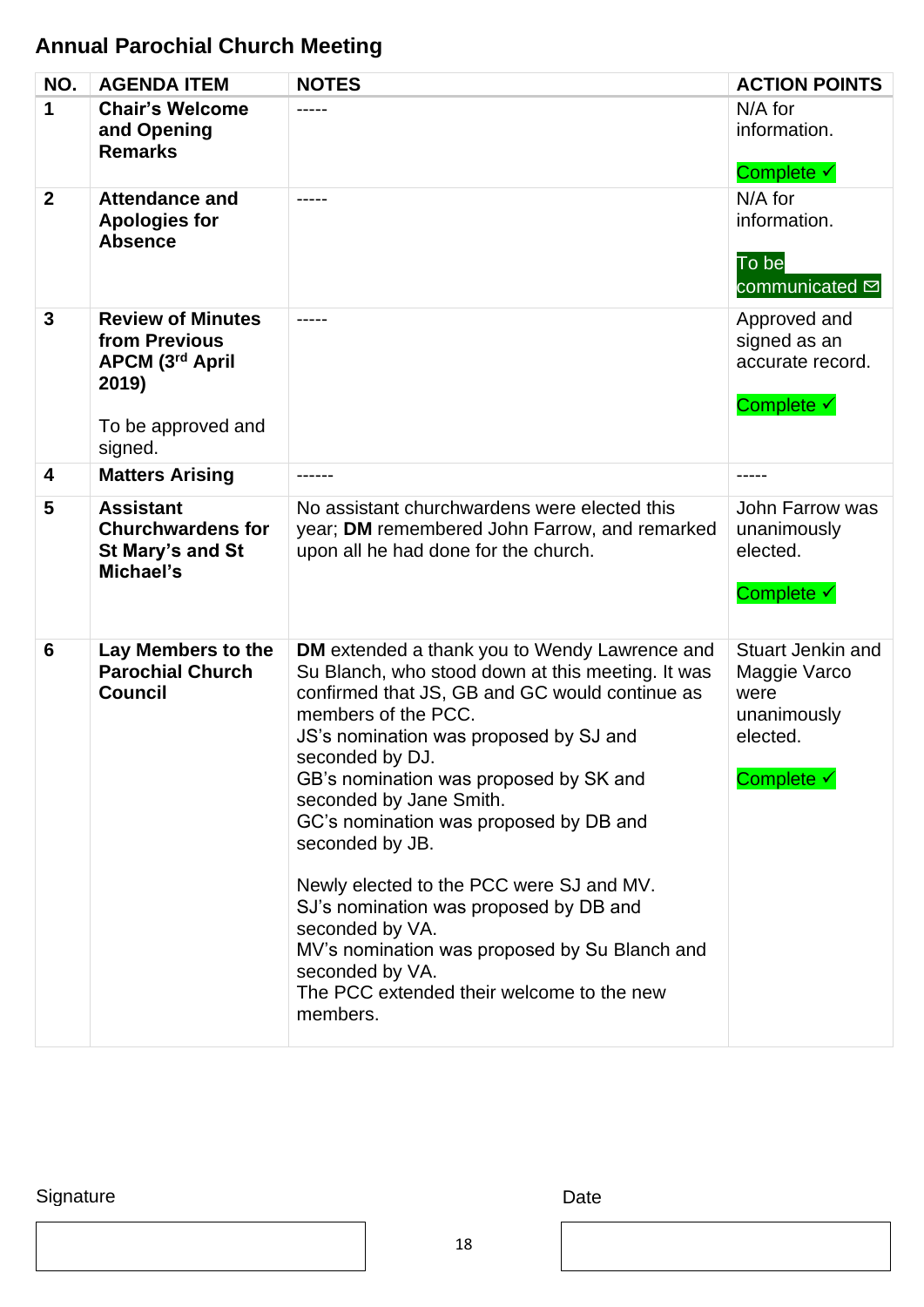| $\overline{7}$ | Sidespeople                           | Margaret Tucker's removal from the list at St<br>Michael's was unanimously approved.                                                                                                               | Margaret<br>Tucker's<br>resignation was<br>noted.<br>Complete √                                                               |
|----------------|---------------------------------------|----------------------------------------------------------------------------------------------------------------------------------------------------------------------------------------------------|-------------------------------------------------------------------------------------------------------------------------------|
| 8              | Independent<br><b>Examiner</b>        | The PCC's current independent examiner, Peter<br>McKay at Nicholson Chartered Accountants was<br>elected as the examiner for the next year.<br><b>DM</b> reported that DB is happy with Nicholson. | Nicholson<br>Chartered<br><b>Accountants was</b><br>re-approved as<br>Independent<br>Examiner of the<br>parish.<br>Complete √ |
| 9              | <b>Team Rector's</b><br><b>Report</b> | DM's report was duly noted.                                                                                                                                                                        | N/A for<br>information.<br>To be<br>communicated <b>⊠</b>                                                                     |
| 10             | <b>PCC Report</b>                     | The PCC report was distributed in the compiled<br>booklet before the meeting.                                                                                                                      | $N/A$ for<br>information.<br>To be<br>communicated <b>⊠</b>                                                                   |
| 11             | <b>Deanery Synod</b><br><b>Report</b> | VA's report was duly noted. DM extended his<br>thanks to the Deanery Synod Reps.                                                                                                                   | $N/A$ for<br>information.<br>To be<br>communicated <b>⊠</b>                                                                   |
| 12             | <b>Team Council</b><br><b>Report</b>  |                                                                                                                                                                                                    | N/A for<br>information.<br>To be<br>communicated <b>⊠</b>                                                                     |

Signature Date Date

19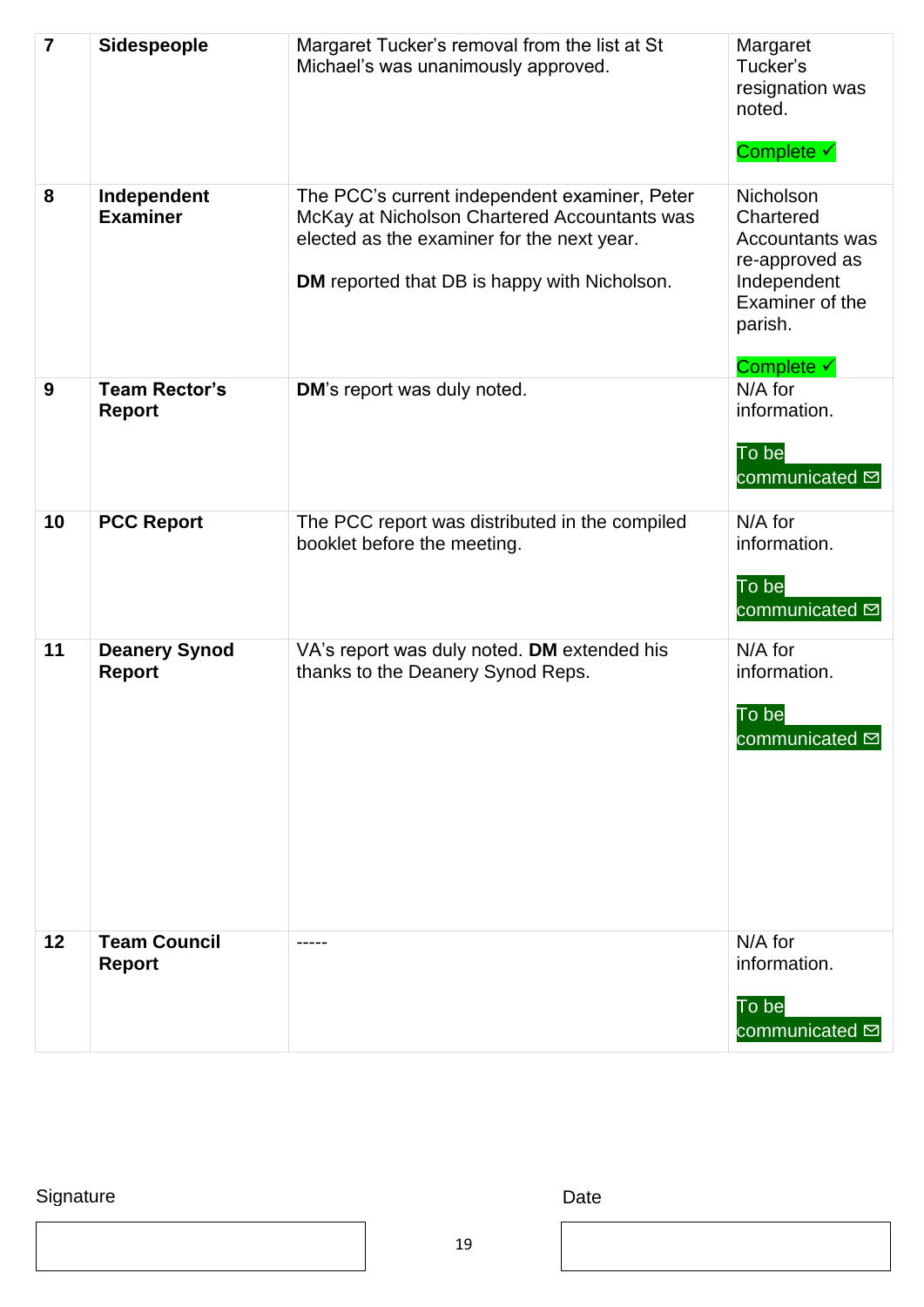| 13 | <b>St Mary's Fabric</b><br><b>Report</b>                 | DM expressed the PCC's thanks to Stuart Carr,<br>who had stepped down since the last PCC, and<br>extended a welcome to SJ, who has kindly<br>replaced him. | $N/A$ for<br>information.<br>To be<br>communicated <b>⊠</b>         |
|----|----------------------------------------------------------|------------------------------------------------------------------------------------------------------------------------------------------------------------|---------------------------------------------------------------------|
| 14 | <b>St Mary's</b><br><b>Safeguarding</b><br><b>Report</b> | DM reported that there had been no incidents<br>since the last APCM.                                                                                       | $N/A$ for<br>information.<br>To be<br>communicated $\overline{\Xi}$ |
| 15 | <b>St Michael's Church</b><br><b>Report</b>              | A thank you was extended to SK for all the work<br>she and the rest of the team do for St Michael's.                                                       | $N/A$ for<br>information.<br>To be<br>communicated <b>Ø</b>         |
| 16 | <b>Secondary Reports</b>                                 | The reports were duly noted.                                                                                                                               | $N/A$ for<br>information.<br>To be<br>communicated <b>⊠</b>         |
| 17 | <b>Any Other Business</b>                                |                                                                                                                                                            |                                                                     |
| 28 | <b>Conclusion and</b><br>Grace                           | The meeting ended with the Grace.                                                                                                                          | $N/A$ ; for<br>information.<br>To be<br>communicated <b>⊠</b>       |

Signature Date